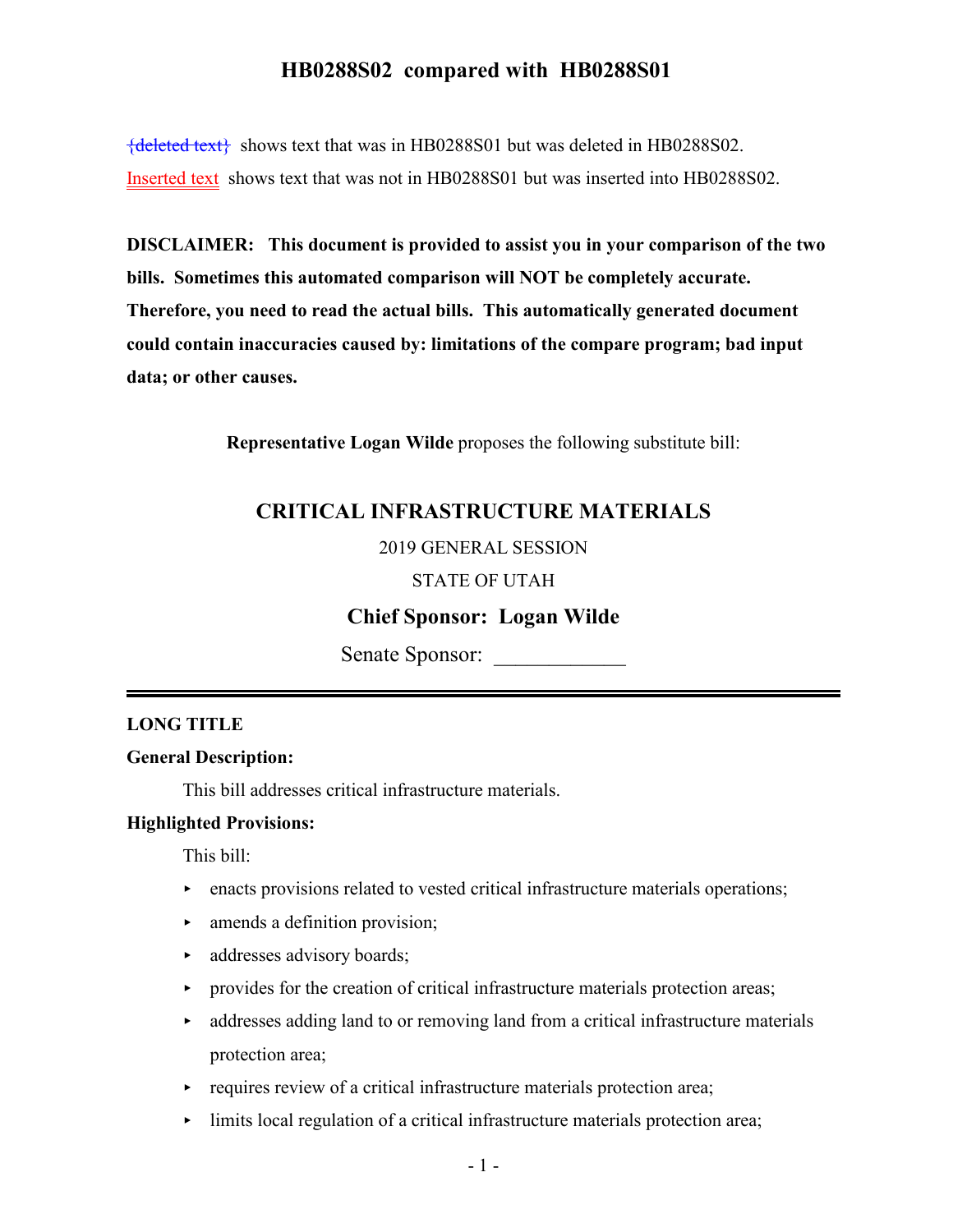- $\blacktriangleright$  addresses nuisances;
- requires certain recordings with the county recorder;
- < addresses actions of state agencies related to critical infrastructure materials protection areas;
- $\triangleright$  restricts eminent domain; and
- < makes technical and conforming changes.

#### **Money Appropriated in this Bill:**

None

#### **Other Special Clauses:**

None

#### **Utah Code Sections Affected:**

#### AMENDS:

**17-41-101**, as last amended by Laws of Utah 2015, Chapter 352 **17-41-201**, as last amended by Laws of Utah 2007, Chapter 179 **17-41-301**, as last amended by Laws of Utah 2011, Chapter 297 **17-41-302**, as last amended by Laws of Utah 2009, Chapter 388 **17-41-303**, as last amended by Laws of Utah 2006, Chapter 194 **17-41-304**, as last amended by Laws of Utah 2010, Chapter 90 **17-41-305**, as last amended by Laws of Utah 2006, Chapter 194 **17-41-306**, as last amended by Laws of Utah 2009, Chapter 376 **17-41-307**, as last amended by Laws of Utah 2017, Chapter 92 **17-41-402**, as last amended by Laws of Utah 2009, Chapter 376 **17-41-403**, as last amended by Laws of Utah 2009, Chapter 376 **17-41-404**, as last amended by Laws of Utah 2006, Chapter 194 **17-41-405**, as last amended by Laws of Utah 2010, Chapter 90 **17-41-406**, as last amended by Laws of Utah 2008, Chapter 168 **76-10-803**, as last amended by Laws of Utah 2009, Chapter 21 **78B-6-1101**, as last amended by Laws of Utah 2010, Chapter 193 ENACTS:

**10-9a-901**, Utah Code Annotated 1953

**10-9a-902**, Utah Code Annotated 1953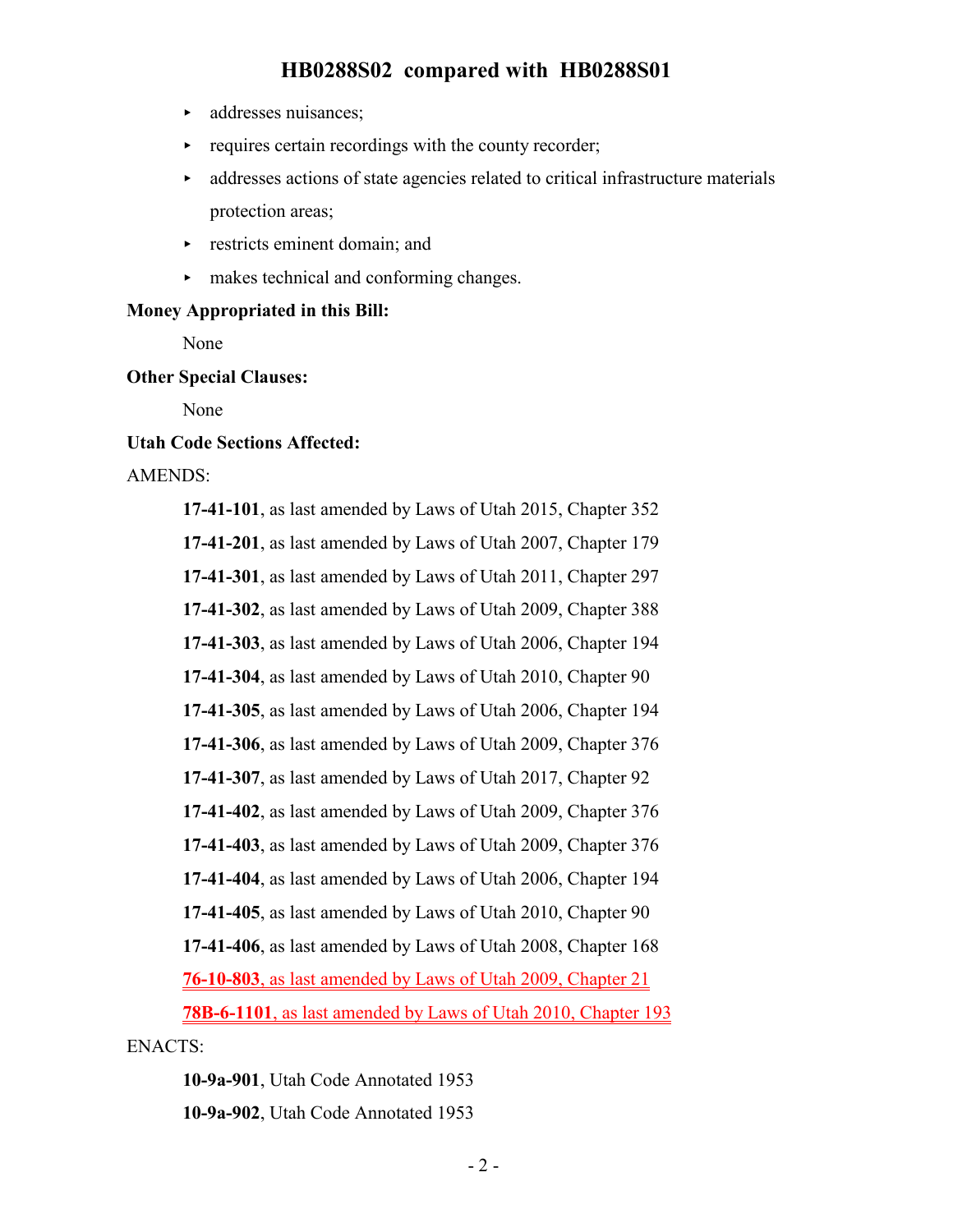**10-9a-903**, Utah Code Annotated 1953

**10-9a-904**, Utah Code Annotated 1953

**10-9a-905**, Utah Code Annotated 1953

**17-27a-1001**, Utah Code Annotated 1953

**17-27a-1002**, Utah Code Annotated 1953

**17-27a-1003**, Utah Code Annotated 1953

**17-27a-1004**, Utah Code Annotated 1953

**17-27a-1005**, Utah Code Annotated 1953

**78B-6-1115**, Utah Code Annotated 1953

*Be it enacted by the Legislature of the state of Utah:*

Section 1. Section **10-9a-901** is enacted to read:

# **Part 9. Vested Critical Infrastructure Materials Operations**

## **10-9a-901. Definitions.**

As used in this part:

(1) "Critical infrastructure materials" means  $\frac{f_{\text{the same as that term is defined in}}{f_{\text{the same as that term}}}$ Section 17-41-101} sand, gravel, or rock aggregate.

(2) "Critical infrastructure materials operations" means the  $\frac{1}{5}$  same as that term is defined in Section 17-41-101}extraction, excavation, processing, or reprocessing of critical infrastructure materials.

(3) "Critical infrastructure materials operator" means {the same as that term is defined in Section 17-41-101}a natural person, corporation, association, partnership, receiver, trustee, executor, administrator, guardian, fiduciary, agent, or other organization or representative, either public or private, including a successor, assign, affiliate, subsidiary, and related parent company, that:

(a) owns, controls, or manages a critical infrastructure materials operations; and

(b) has produced commercial quantities of critical infrastructure materials from the critical infrastructure materials operations.

(4) "Vested critical infrastructure materials operations" means critical infrastructure materials operations operating in accordance with a legal nonconforming use or a permit issued by the municipality that existed or was conducted or otherwise engaged in before a political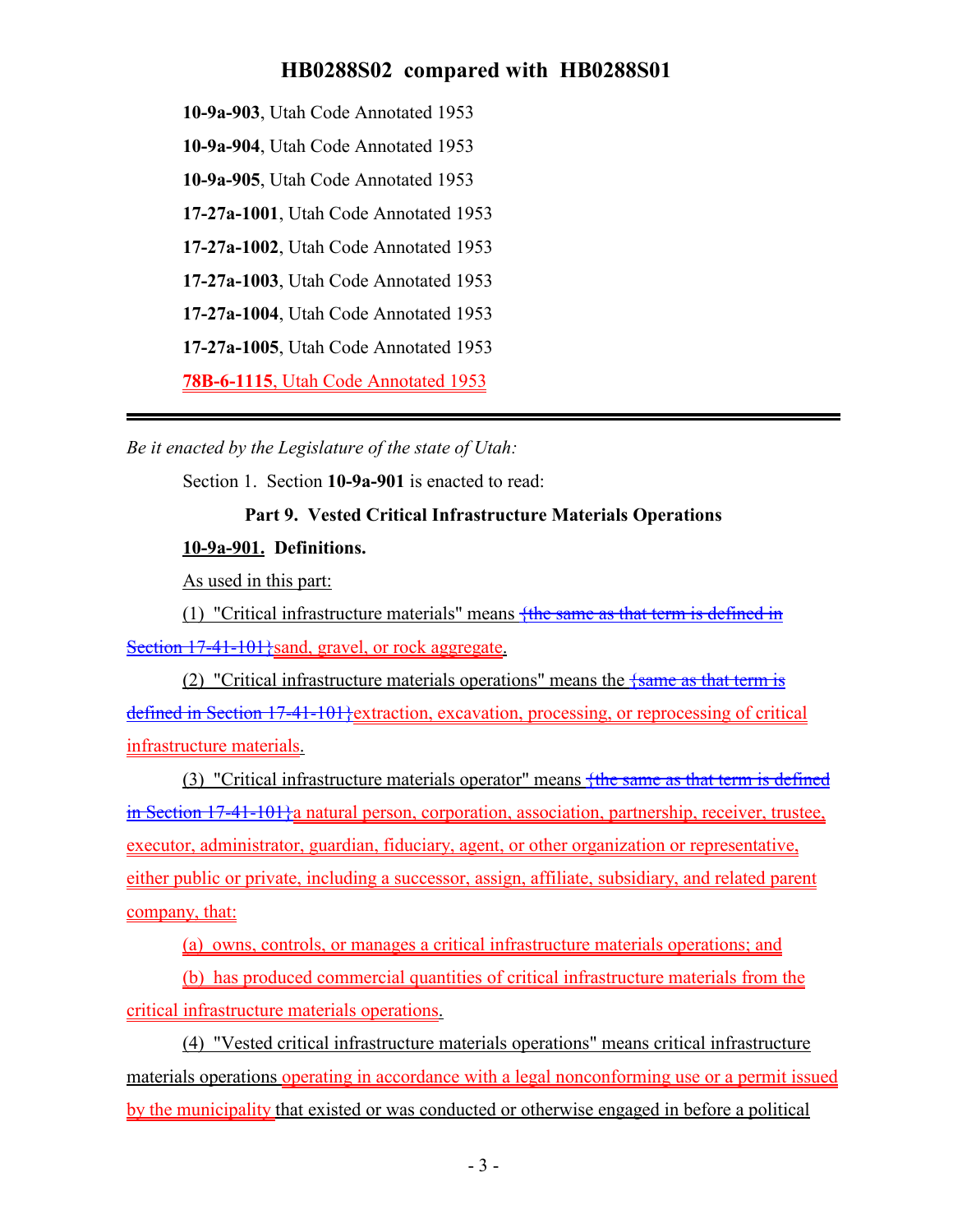subdivision prohibits, restricts, or otherwise limits the critical infrastructure materials operations.

{ (5) "Vested critical infrastructure materials protection area" means a geographic area where vested critical infrastructure materials operations occurs, including each surface or subsurface land that a critical infrastructure materials operator with a vested critical infrastructure materials operations owns or controls.

} Section 2. Section **10-9a-902** is enacted to read:

**10-9a-902. Vested critical infrastructure materials operations -- Conclusive presumption.**

(1) (a) Critical infrastructure materials operations operating in accordance with a legal nonconforming use or a permit issued by the municipality are conclusively presumed to be vested critical infrastructure materials operations if the critical infrastructure materials operations existed or was conducted or otherwise engaged in before a political subdivision prohibits, restricts, or otherwise limits the critical infrastructure materials operations.

(b) A person claiming that a vested critical infrastructure materials operations has been established has the burden of proof to show by the preponderance of the evidence that the vested critical infrastructure materials operations has been established.

(2) A vested critical infrastructure materials operations:

(a) runs with the land; and

(b) may be changed to another critical infrastructure materials operations conducted within the scope of a legal nonconforming use or the permit for the vested critical infrastructure materials operations without losing its status as a vested critical infrastructure materials operations. $\pm$ 

(3) (a) A critical infrastructure materials operator with vested critical infrastructure materials operations shall file a declaration for recording in the office of the recorder of the county in which the vested critical infrastructure materials operations is located.

(b) A declaration under Subsection (3)(a) shall:

(i) contain a legal description of the land included within the vested critical infrastructure materials operations; and

(ii) provide notice of the vested critical infrastructure materials operations.

(4) A vested critical infrastructure materials operations protected area has the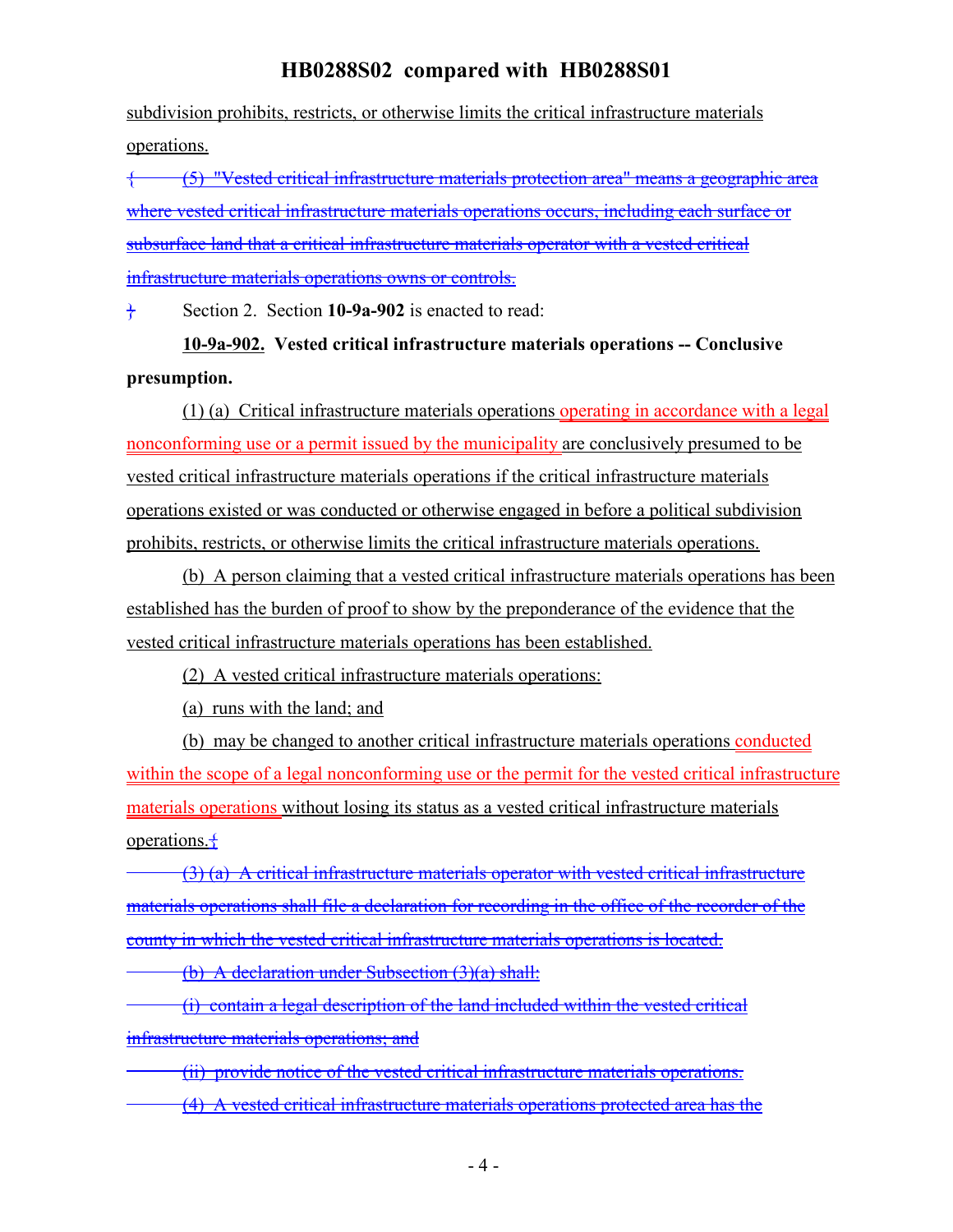protections found in Title 17, Chapter 41, Agriculture, Industrial, or Critical Infrastructure Materials Protection Areas, for a critical infrastructure materials protection area, except that if there is a conflict between Title 17, Chapter 41, Agriculture, Industrial, or Critical Infrastructure Materials Protection Areas, and this part, this part governs.}

Section 3. Section **10-9a-903** is enacted to read:

**10-9a-903. Rights of a critical infrastructure materials operator with a vested critical infrastructure materials operations -- Expanding vested critical infrastructure materials operations{ -- Notice}.**

(1) Notwithstanding a political subdivision's prohibition, restriction, or other limitation on a critical infrastructure materials operations adopted after the establishment of the critical infrastructure materials operations, the rights of a critical infrastructure materials operator with vested critical infrastructure materials operations include the right to:

{ (a) progress, extend, enlarge, grow, or expand the vested critical infrastructure materials operations to land that the critical infrastructure materials operator owns or controls;

(b) expand the vested critical infrastructure materials operations to any new land that is contiguous and related in critical infrastructure materials to surface or subsurface land that the critical infrastructure materials operator already owns or controls;

} ({c}a) use, operate, construct, reconstruct, restore{, extend, expand}, maintain, repair, alter, substitute, modernize, upgrade, and replace equipment, processes, facilities, and buildings on any surface or subsurface land that the critical infrastructure materials operator owns or controls;  $\pm$ 

(d) increase production or volume, alter the method of excavating or extracting, and process a different or additional critical infrastructure material than previously owned on any surface or subsurface land that the critical infrastructure materials operator owns or controls; } and

 $({e}b)$  discontinue, suspend, terminate, deactivate, or continue and reactivate, temporarily or permanently, all or any part of the critical infrastructure materials operations.

(2)  $\frac{1}{2}$  {Notwithstanding the other provisions of this section from May 14, 2019, to July 1,  $2020$ , a<sub>t</sub><sup>A</sup> vested critical infrastructure materials operator may expand a vested critical infrastructure materials {operator} operation only if:

(a) the land to which the vested critical infrastructure materials operator expands is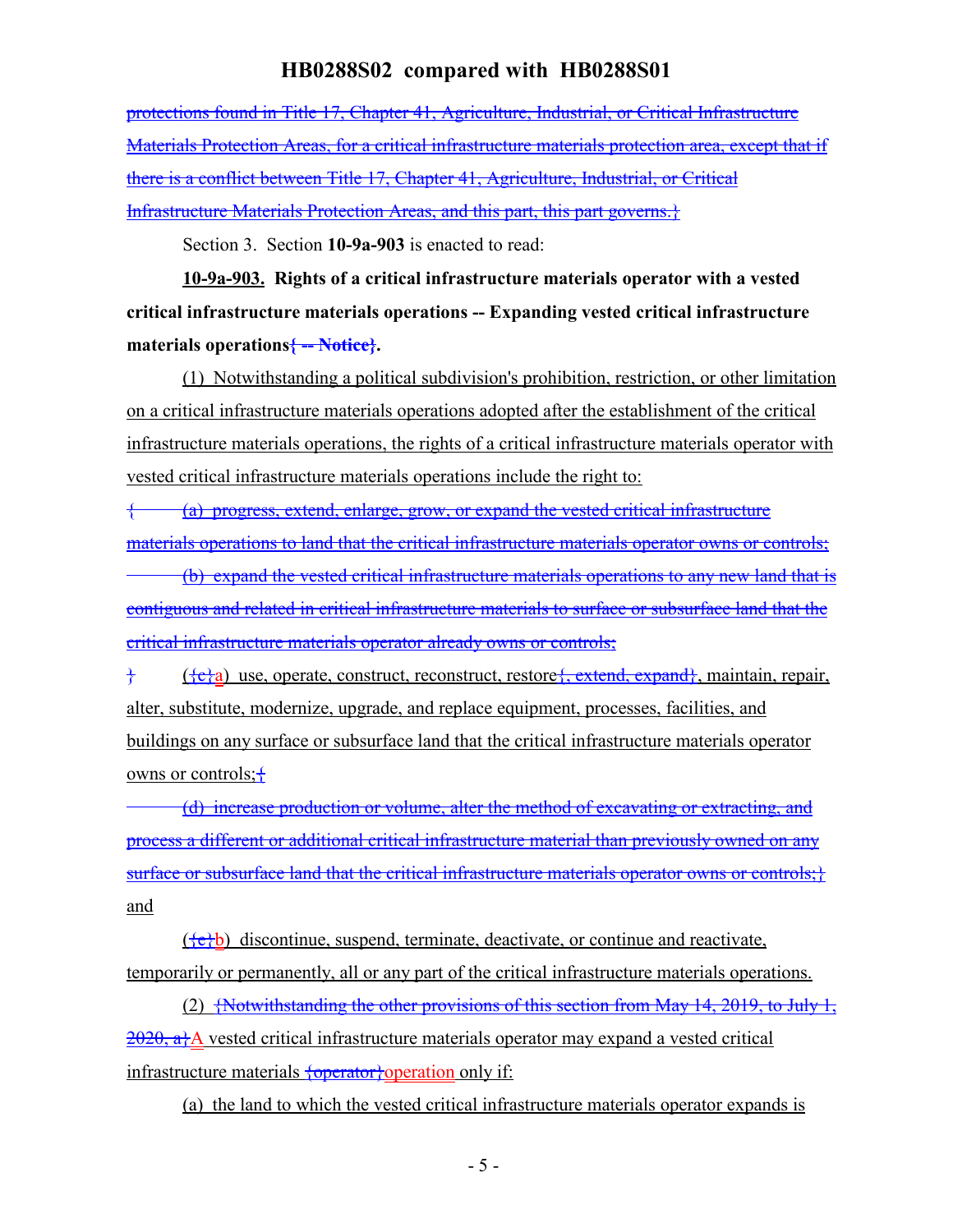contiguous with land that the vested critical infrastructure materials operator owns or controls;

(b) the vested critical infrastructure materials operator owns or leases the land to which the vested critical infrastructure materials operator expands as of February 1, 2019;  $\{\text{and}\}$ 

(c) the land is zoned for vested critical infrastructure materials operations $\{\cdot\}$ ; and

(d) the expansion is in accordance with a legal nonconforming use or a permit issued by the municipality.

Section 4. Section **10-9a-904** is enacted to read:

**10-9a-904. Notice.**

For any new subdivision development located in whole or in part within 1,000 feet of the boundary of a vested critical infrastructure materials operations, the owner of the development shall provide notice on any plat filed with the county recorder the following notice:

"Vested Critical Infrastructure Materials {Protection Area}Operations

This property is located in the vicinity of an established vested critical infrastructure materials {protection area}operations in which critical infrastructure materials operations have been afforded the highest priority use status. It can be anticipated that such operations may now or in the future be conducted on property included in the critical infrastructure materials protection area. The use and enjoyment of this property is expressly conditioned on acceptance of any annoyance or inconvenience that may result from such normal critical infrastructure materials operations."

Section 5. Section **10-9a-905** is enacted to read:

#### **10-9a-905. Abandonment of a vested critical infrastructure materials operations.**

(1) A critical infrastructure materials operator may abandon some or all of a vested critical infrastructure materials operations use only as provided in this section.

(2) To abandon some or all of a vested critical infrastructure materials operations, a critical infrastructure materials operator shall record a written declaration of abandonment with the recorder of the county in which the vested critical infrastructure materials operations being abandoned is located.

(3) The written declaration of abandonment under Subsection (2) shall specify the vested critical infrastructure materials operations or the portion of the vested critical infrastructure materials operations being abandoned.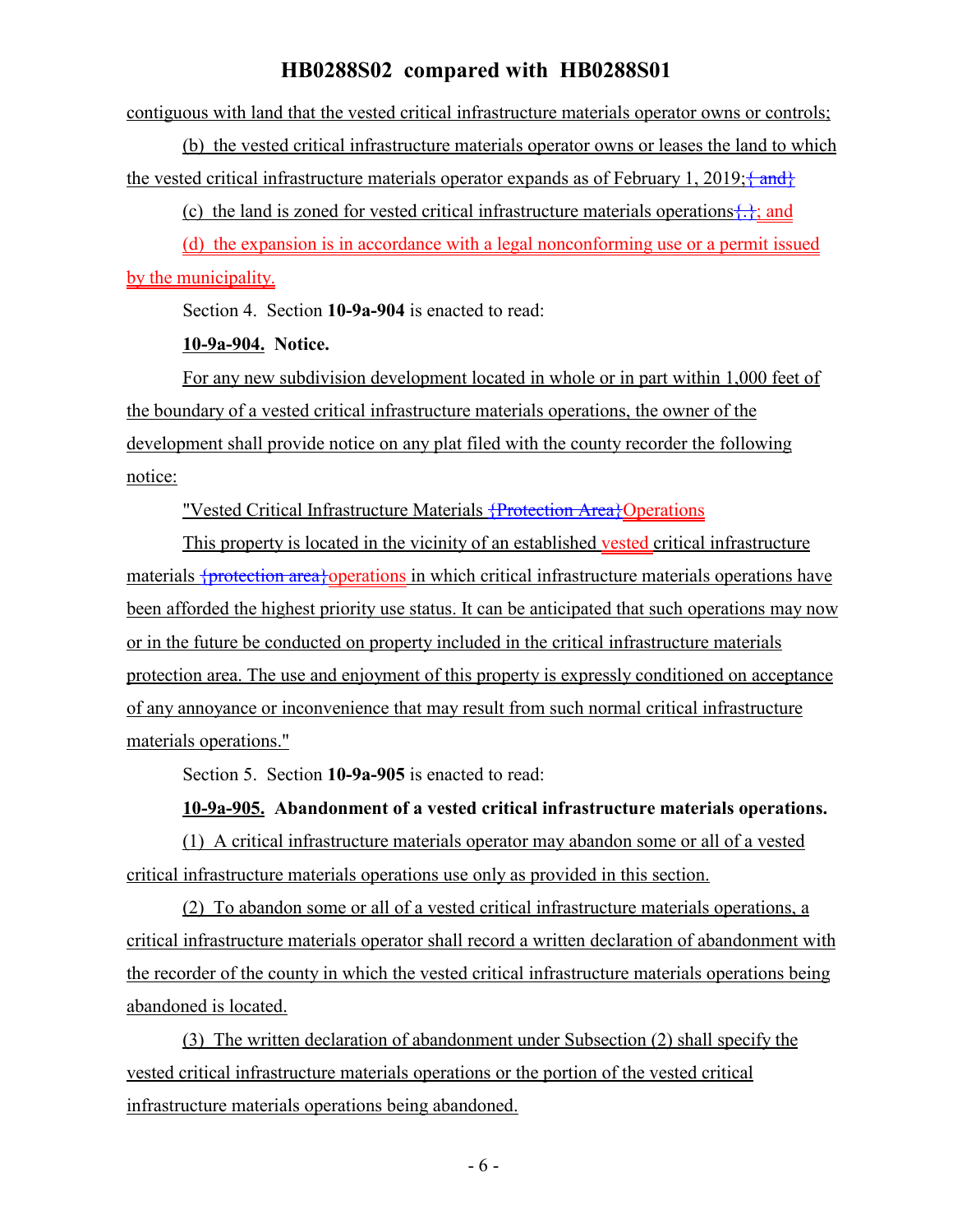Section 6. Section **17-27a-1001** is enacted to read:

# **Part 10. Vested Critical Infrastructure Materials Operations 17-27a-1001. Definitions.**

As used in this part:

(1) "Critical infrastructure materials" means  $\frac{f_{th}}{f_{th}}$  as that term is defined in Section 17-41-101 \frac{sand, gravel, or rock aggregate.

(2) "Critical infrastructure materials operations" means the  $\frac{1}{5}$  same as that term is defined in Section 17-41-101}extraction, excavation, processing, or reprocessing of critical infrastructure materials.

(3) "Critical infrastructure materials operator" means  $f$ the same as that term is defined in Section 17-41-101}a natural person, corporation, association, partnership, receiver, trustee, executor, administrator, guardian, fiduciary, agent, or other organization or representative, either public or private, including a successor, assign, affiliate, subsidiary, and related parent company, that:

(a) owns, controls, or manages a critical infrastructure materials operations; and

(b) has produced commercial quantities of critical infrastructure materials from the critical infrastructure materials operations.

(4) "Vested critical infrastructure materials operations" means critical infrastructure materials operations operating in accordance with a legal nonconforming use or a permit issued by the county that existed or was conducted or otherwise engaged in before a political subdivision prohibits, restricts, or otherwise limits the critical infrastructure materials operations.

{ (5) "Vested critical infrastructure materials protection area" means a geographic area where vested critical infrastructure materials operations occurs, including each surface or subsurface land that a critical infrastructure materials operator with a vested critical infrastructure materials operations owns or controls.

} Section 7. Section **17-27a-1002** is enacted to read:

**17-27a-1002. Vested critical infrastructure materials operations -- Conclusive presumption.**

(1) (a) Critical infrastructure materials operations operating in accordance with a legal nonconforming use or a permit issued by the county are conclusively presumed to be vested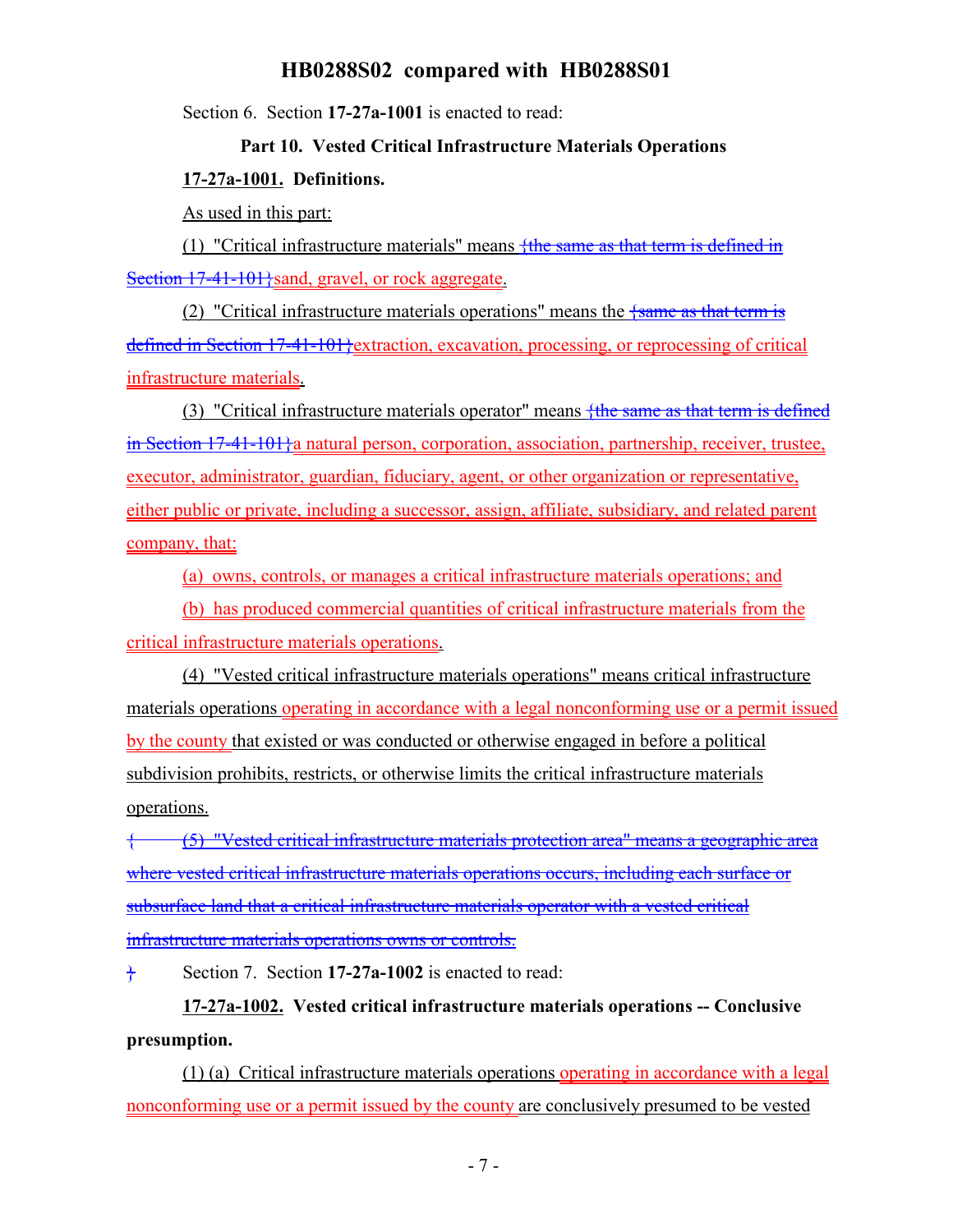critical infrastructure materials operations if the critical infrastructure materials operations existed or was conducted or otherwise engaged in before a political subdivision prohibits, restricts, or otherwise limits the critical infrastructure materials operations.

(b) A person claiming that a vested critical infrastructure materials operations has been established has the burden of proof to show by the preponderance of the evidence that the vested critical infrastructure materials operations has been established.

(2) A vested critical infrastructure materials operations:

(a) runs with the land; and

(b) may be changed to another critical infrastructure materials operations conducted within the scope of a legal nonconforming use or the permit for the vested critical infrastructure materials operations without losing its status as a vested critical infrastructure materials operations. $\pm$ 

(3) (a) A critical infrastructure materials operator with vested critical infrastructure materials operations shall file a declaration for recording in the office of the recorder of the county in which the vested critical infrastructure materials operations is located.

(b) A declaration under Subsection (3)(a) shall:

(i) contain a legal description of the land included within the vested critical infrastructure materials operations; and

(ii) provide notice of the vested critical infrastructure materials operations.

(4) A vested critical infrastructure materials operations protected area has the protections found in Title 17, Chapter 41, Agriculture, Industrial, or Critical Infrastructure Materials Protection Areas, for a critical infrastructure materials protection area, except that if there is a conflict between Title 17, Chapter 41, Agriculture, Industrial, or Critical Infrastructure Materials Protection Areas, and this part, this part governs.}

Section 8. Section **17-27a-1003** is enacted to read:

**17-27a-1003. Rights of a critical infrastructure materials operator with a vested critical infrastructure materials operations -- Expanding vested critical infrastructure materials operations{ -- Notice}.**

(1) Notwithstanding a political subdivision's prohibition, restriction, or other limitation on a critical infrastructure materials operations adopted after the establishment of the critical infrastructure materials operations, the rights of a critical infrastructure materials operator with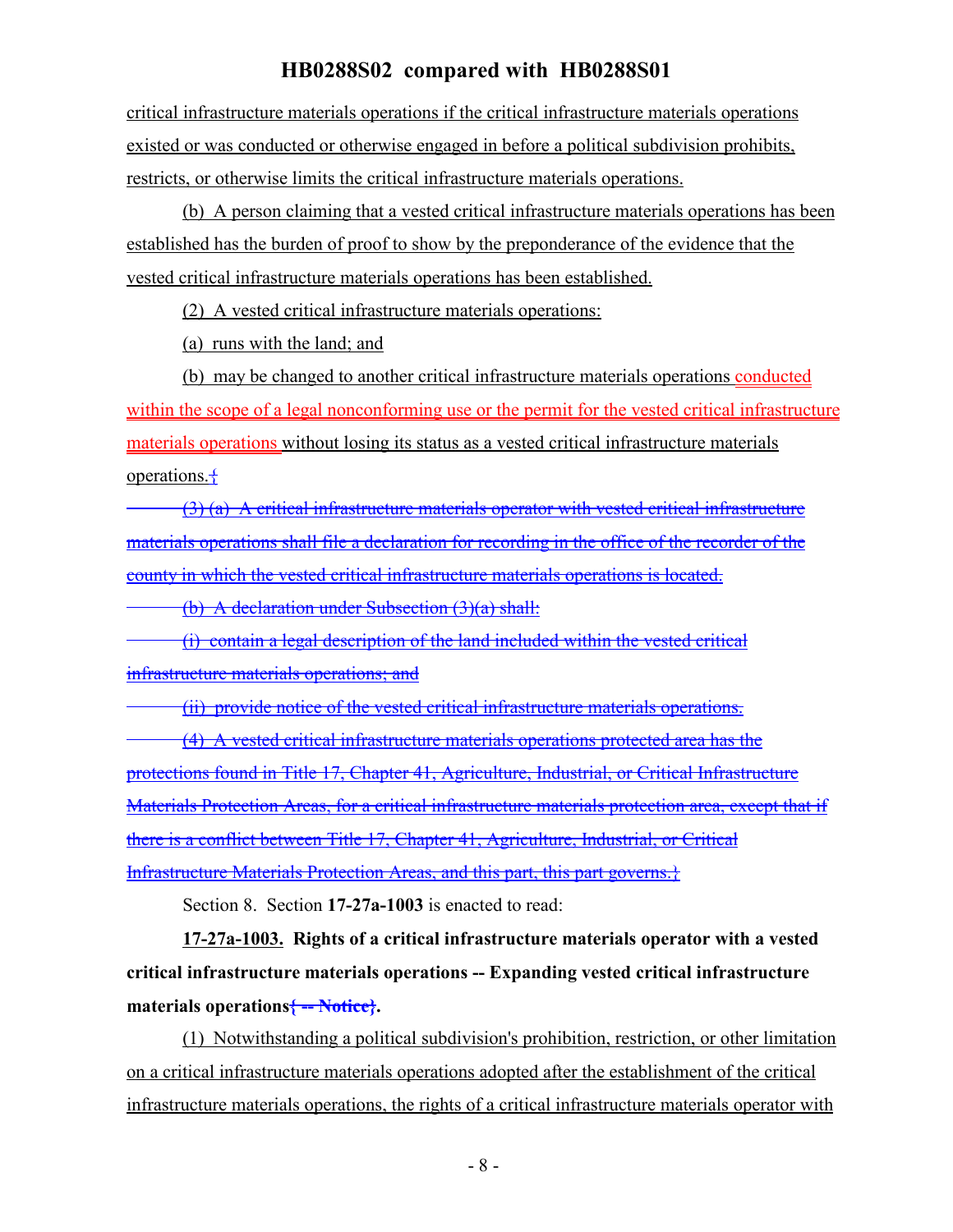vested critical infrastructure materials operations include the right to:

{ (a) progress, extend, enlarge, grow, or expand the vested critical infrastructure

materials operations to land that the critical infrastructure materials operator owns or controls;

(b) expand the vested critical infrastructure materials operations to any new land that is contiguous and related in critical infrastructure materials to surface or subsurface land that the critical infrastructure materials operator already owns or controls;

 $\{\overline{\text{c}}\}$  ( $\{\overline{\text{c}}\}\$ a) use, operate, construct, reconstruct, restore, extend, expand, maintain, repair, alter, substitute, modernize, upgrade, and replace equipment, processes, facilities, and buildings on any surface or subsurface land that the critical infrastructure materials operator owns or controls;  $\pm$ 

(d) increase production or volume, alter the method of excavating or extracting, and process a different or additional critical infrastructure material than previously owned on any surface or subsurface land that the critical infrastructure materials operator owns or controls; } and

 $({e}b)$  discontinue, suspend, terminate, deactivate, or continue and reactivate, temporarily or permanently, all or any part of the critical infrastructure materials operations.

(2)  $\frac{1}{2}$  Notwithstanding the other provisions of this section from May 14, 2019, to July 1,  $2020$ , a}A vested critical infrastructure materials operator may expand a vested critical infrastructure materials operator only if:

(a) the land to which the vested critical infrastructure materials operator expands is contiguous with land that the vested critical infrastructure materials operator owns or controls;

(b) the vested critical infrastructure materials operator owns or leases the land to which the vested critical infrastructure materials operator expands as of February 1, 2019;  $\frac{2 \text{ and }}{2}$ 

(c) the land is zoned for vested critical infrastructure materials operations $\{\cdot\}$ ; and

(d) the expansion is in accordance with a legal nonconforming use or a permit issued by the county.

Section 9. Section **17-27a-1004** is enacted to read:

## **17-27a-1004. Notice.**

For any new subdivision development located in whole or in part within 1,000 feet of the boundary of a vested critical infrastructure materials operations, the owner of the development shall provide notice on any plat filed with the county recorder the following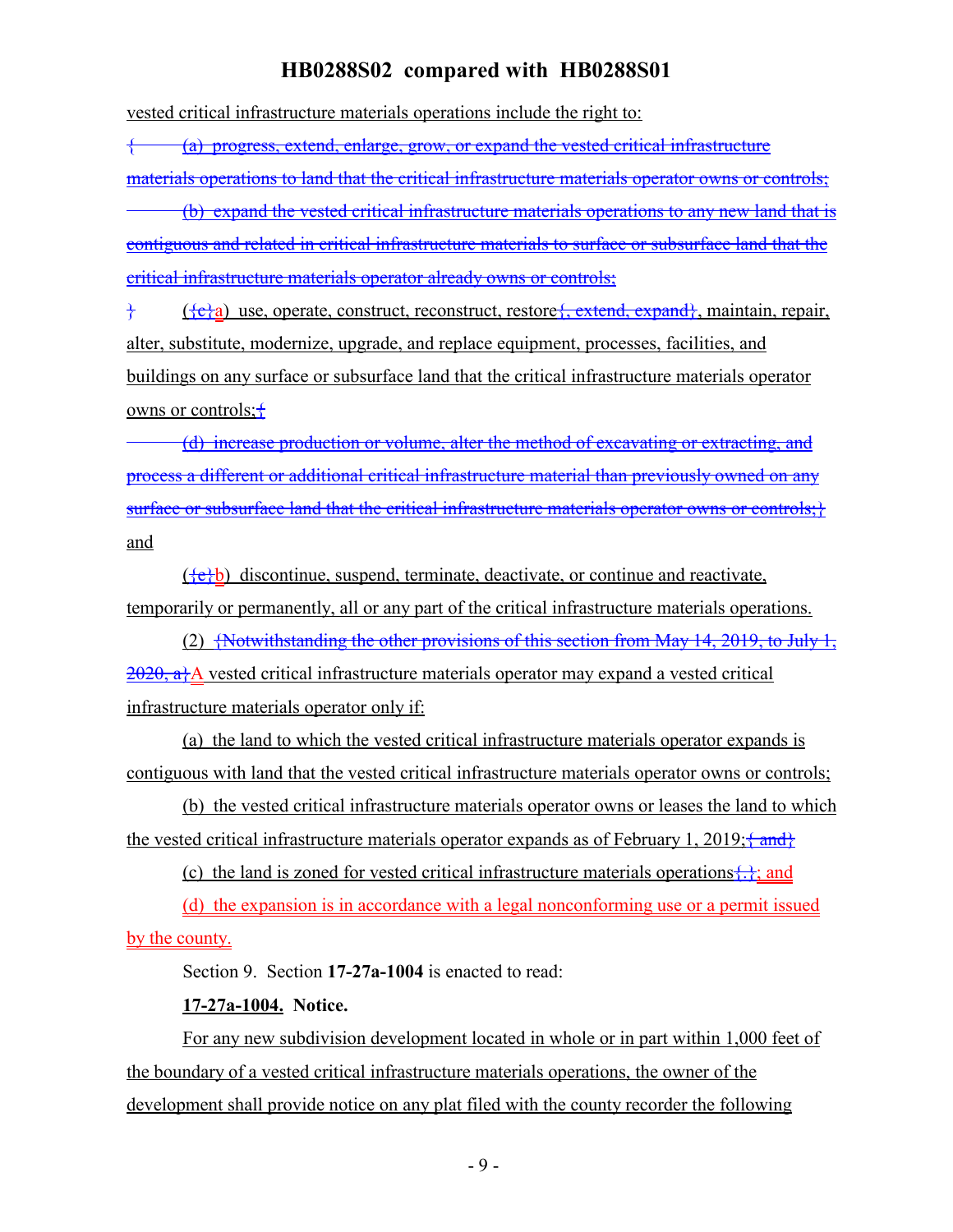notice:

"Vested Critical Infrastructure Materials <del>{Protection Area}</del>Operations

This property is located in the vicinity of an established vested critical infrastructure materials {protection area}operations in which critical infrastructure materials operations have been afforded the highest priority use status. It can be anticipated that such operations may now or in the future be conducted on property included in the critical infrastructure materials {protection area}operations. The use and enjoyment of this property is expressly conditioned on acceptance of any annoyance or inconvenience that may result from such normal critical infrastructure materials operations."

Section 10. Section **17-27a-1005** is enacted to read:

**17-27a-1005. Abandonment of a vested critical infrastructure materials operations.**

(1) A critical infrastructure materials operator may abandon some or all of a vested critical infrastructure materials operations use only as provided in this section.

(2) To abandon some or all of a vested critical infrastructure materials operations, a critical infrastructure materials operator shall record a written declaration of abandonment with the recorder of the county in which the vested critical infrastructure materials operations being abandoned is located.

(3) The written declaration of abandonment under Subsection (2) shall specify the vested critical infrastructure materials operations or the portion of the vested critical infrastructure materials operations being abandoned.

Section 11. Section **17-41-101** is amended to read:

# **CHAPTER 41. AGRICULTURE, INDUSTRIAL, OR CRITICAL INFRASTRUCTURE MATERIALS PROTECTION AREAS**

#### **17-41-101. Definitions.**

As used in this chapter:

(1) "Advisory board" means:

(a) for an agriculture protection area, the agriculture protection area advisory board created as provided in Section 17-41-201; [and]

(b) for an industrial protection area, the industrial protection area advisory board created as provided in Section 17-41-201[.]; and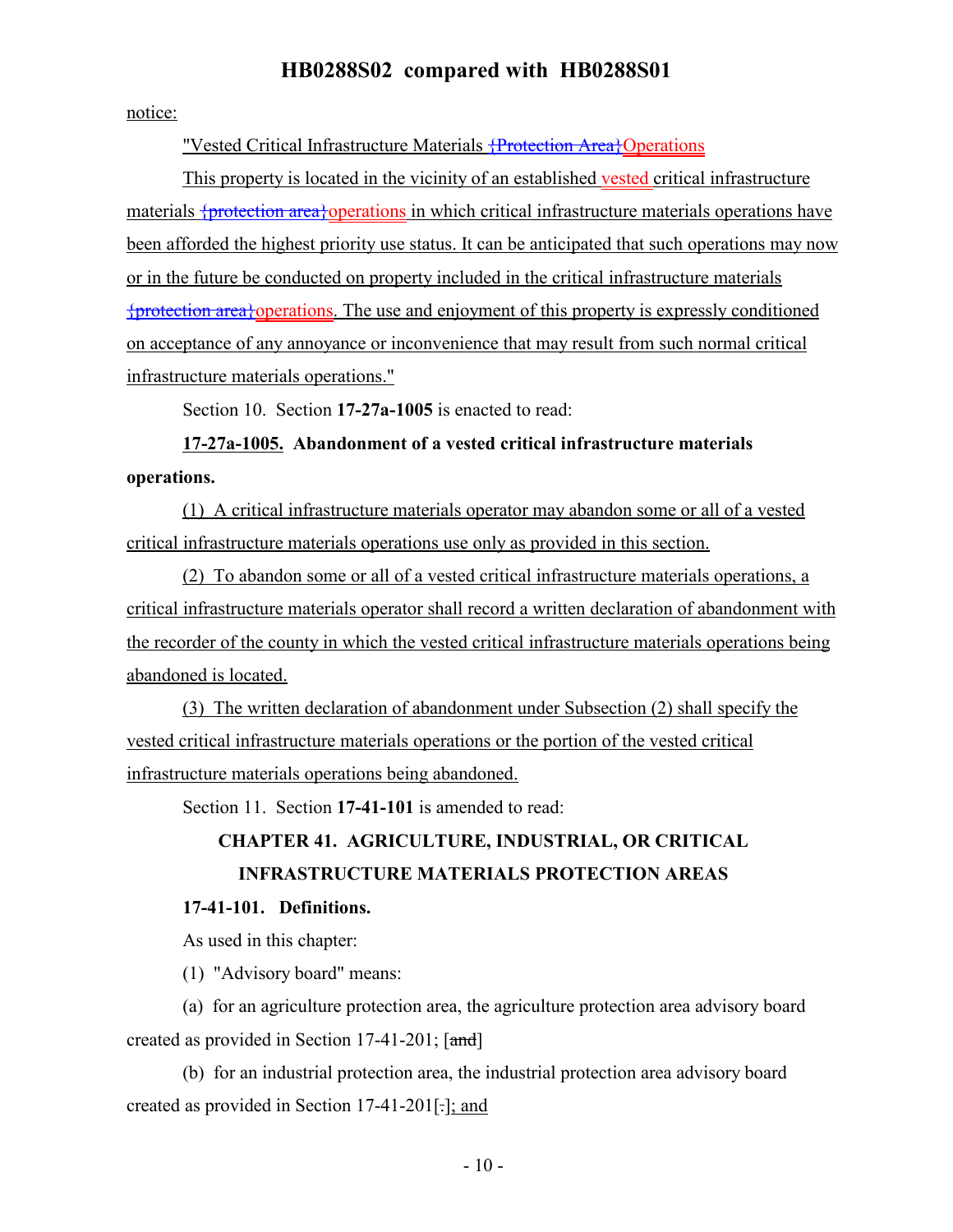(c) for a critical infrastructure materials protection area, the critical infrastructure materials protection area advisory board created as provided in Section 17-41-201.

(2) (a) "Agriculture production" means production for commercial purposes of crops, livestock, and livestock products.

(b) "Agriculture production" includes the processing or retail marketing of any crops, livestock, and livestock products when more than 50% of the processed or merchandised products are produced by the farm operator.

(3) "Agriculture protection area" means a geographic area created under the authority of this chapter that is granted the specific legal protections contained in this chapter.

(4) "Applicable legislative body" means:

(a) with respect to a proposed agriculture protection area  $[\sigma r]$ , industrial protection area, or critical infrastructure materials protection area:

(i) the legislative body of the county in which the land proposed to be included in  $\pi$ agriculture protection area or industrial the relevant protection area is located, if the land is within the unincorporated part of the county; or

(ii) the legislative body of the city or town in which the land proposed to be included in [an agriculture protection area or industrial] the relevant protection area is located; and

(b) with respect to an existing agriculture protection area  $[\sigma r]$ , industrial protection area, or critical infrastructure materials protection area:

(i) the legislative body of the county in which the  $\sqrt{q}$  agriculture protection area or industrial] relevant protection area is located, if the [agriculture protection area or industrial] relevant protection area is within the unincorporated part of the county; or

(ii) the legislative body of the city or town in which the agriculture protection area or industrial] relevant protection area is located.

(5) "Board" means the Board of Oil, Gas, and Mining created in Section 40-6-4.

(6) "Critical infrastructure materials" means sand, gravel, or rock aggregate.

(7) "Critical infrastructure materials operations" means the extraction, excavation, processing, or reprocessing of critical infrastructure materials.

(8) "Critical infrastructure materials operator" means a natural person, corporation, association, partnership, receiver, trustee, executor, administrator, guardian, fiduciary, agent, or other organization or representative, either public or private, including a successor, assign,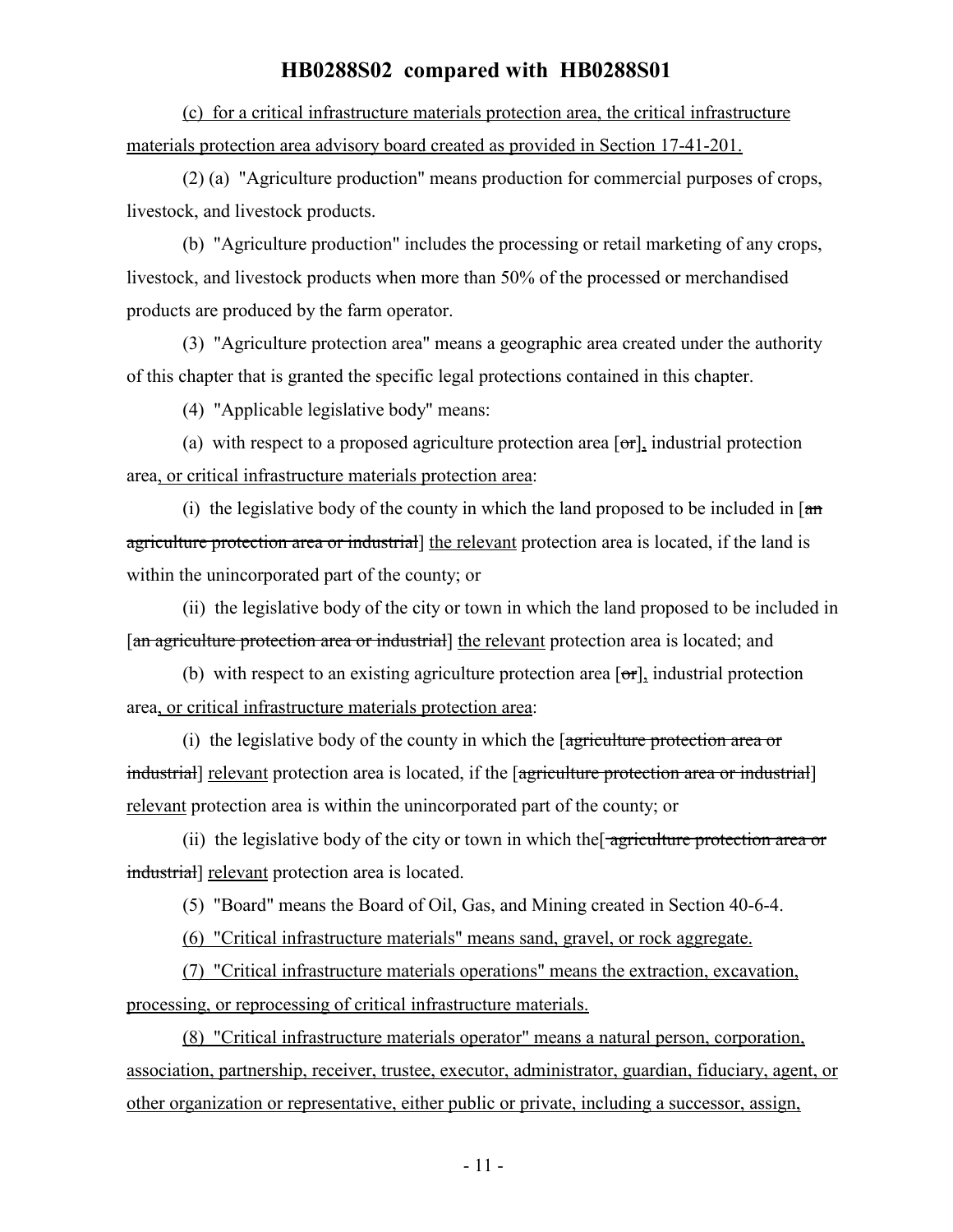affiliate, subsidiary, and related parent company, that:

(a) owns, controls, or manages a critical infrastructure materials operation; and

(b) has produced commercial quantities of critical infrastructure materials from the critical infrastructure materials operations.

(9) "Critical infrastructure materials protection area" means a geographic area created under the authority of this chapter on or after May 14, 2019, that is granted the specific legal protections contained in this chapter.

 $[(6)]$  (10) "Crops, livestock, and livestock products" includes:

(a) land devoted to the raising of useful plants and animals with a reasonable expectation of profit, including:

(i) forages and sod crops;

(ii) grains and feed crops;

(iii) livestock as defined in Section 59-2-102;

(iv) trees and fruits; or

(v) vegetables, nursery, floral, and ornamental stock; or

(b) land devoted to and meeting the requirements and qualifications for payments or other compensation under a crop-land retirement program with an agency of the state or federal government.

 $[\overline{(7)}]$  (11) "Division" means the Division of Oil, Gas, and Mining created in Section 40-6-15.

 $[(8)]$  (12) "Industrial protection area" means a geographic area created under the authority of this chapter that is granted the specific legal protections contained in this chapter.

 $[\langle 9 \rangle]$  (13) "Mine operator" means a natural person, corporation, association, partnership, receiver, trustee, executor, administrator, guardian, fiduciary, agent, or other organization or representative, either public or private, including a successor, assign, affiliate, subsidiary, and related parent company, that, as of January 1, 2009:

(a) owns, controls, or manages a mining use under a large mine permit issued by the division or the board; and

(b) has produced commercial quantities of a mineral deposit from the mining use.

 $[(10)(14)$  "Mineral deposit" has the same meaning as defined in Section 40-8-4, but excludes: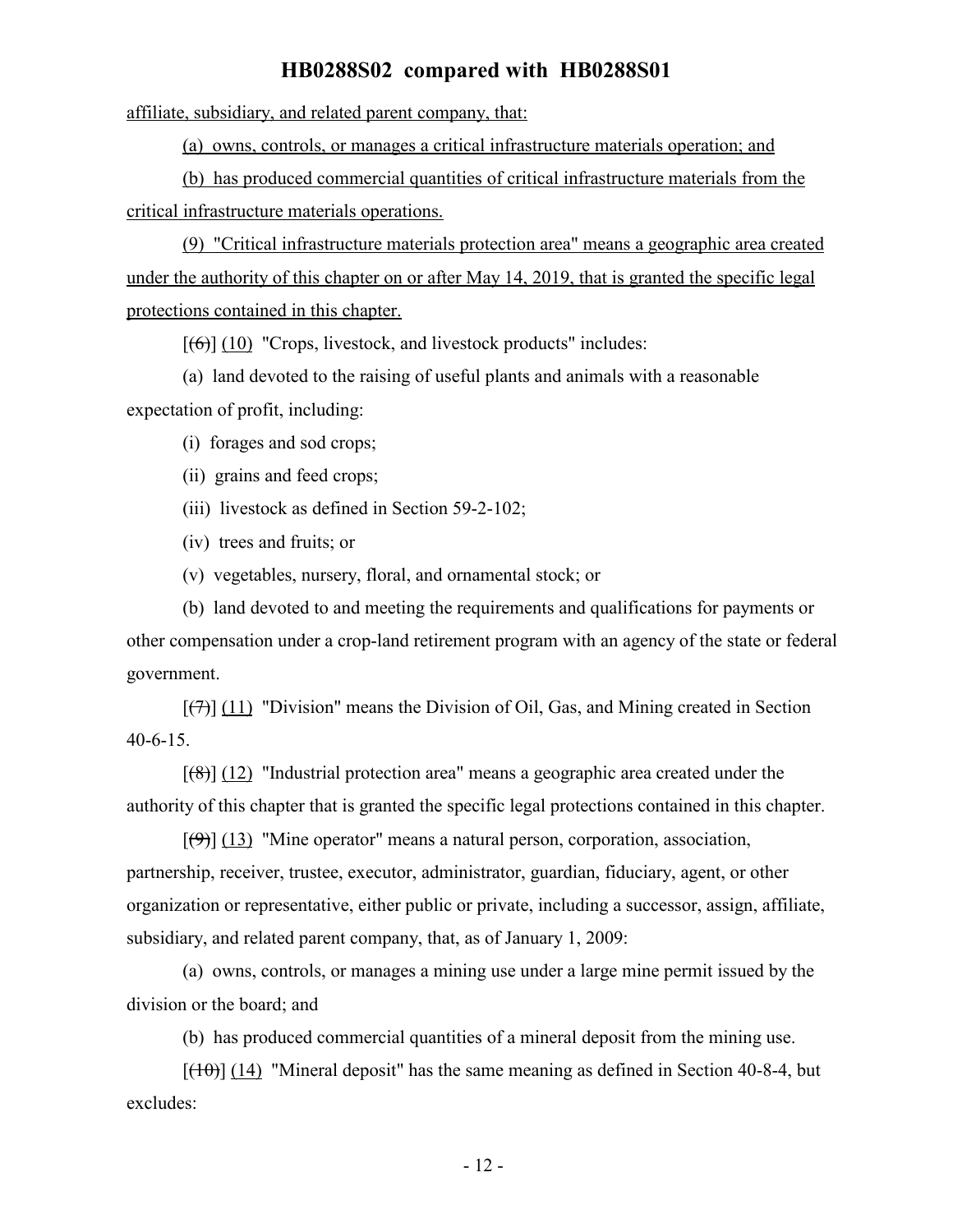(a) building stone, decorative rock, and landscaping rock; and

(b) consolidated rock that:

(i) is not associated with another deposit of minerals;

(ii) is or may be extracted from land; and

(iii) is put to uses similar to the uses of sand, gravel, and other aggregates.

 $[$ (11)] (15) "Mining protection area" means land where a vested mining use occurs, including each surface or subsurface land or mineral estate that a mine operator with a vested mining use owns or controls.

 $[ (12) ] (16)$  "Mining use":

(a) means:

(i) the full range of activities, from prospecting and exploration to reclamation and closure, associated with the exploitation of a mineral deposit; and

(ii) the use of the surface and subsurface and groundwater and surface water of an area in connection with the activities described in Subsection  $[(12)]$  (16)(a)(i) that have been, are being, or will be conducted; and

(b) includes, whether conducted on-site or off-site:

(i) any sampling, staking, surveying, exploration, or development activity;

(ii) any drilling, blasting, excavating, or tunneling;

(iii) the removal, transport, treatment, deposition, and reclamation of overburden, development rock, tailings, and other waste material;

(iv) any removal, transportation, extraction, beneficiation, or processing of ore;

(v) any smelting, refining, autoclaving, or other primary or secondary processing operation;

(vi) the recovery of any mineral left in residue from a previous extraction or processing operation;

(vii) a mining activity that is identified in a work plan or permitting document;

(viii) the use, operation, maintenance, repair, replacement, or alteration of a building, structure, facility, equipment, machine, tool, or other material or property that results from or is used in a surface or subsurface mining operation or activity;

(ix) any accessory, incidental, or ancillary activity or use, both active and passive, including a utility, private way or road, pipeline, land excavation, working, embankment, pond,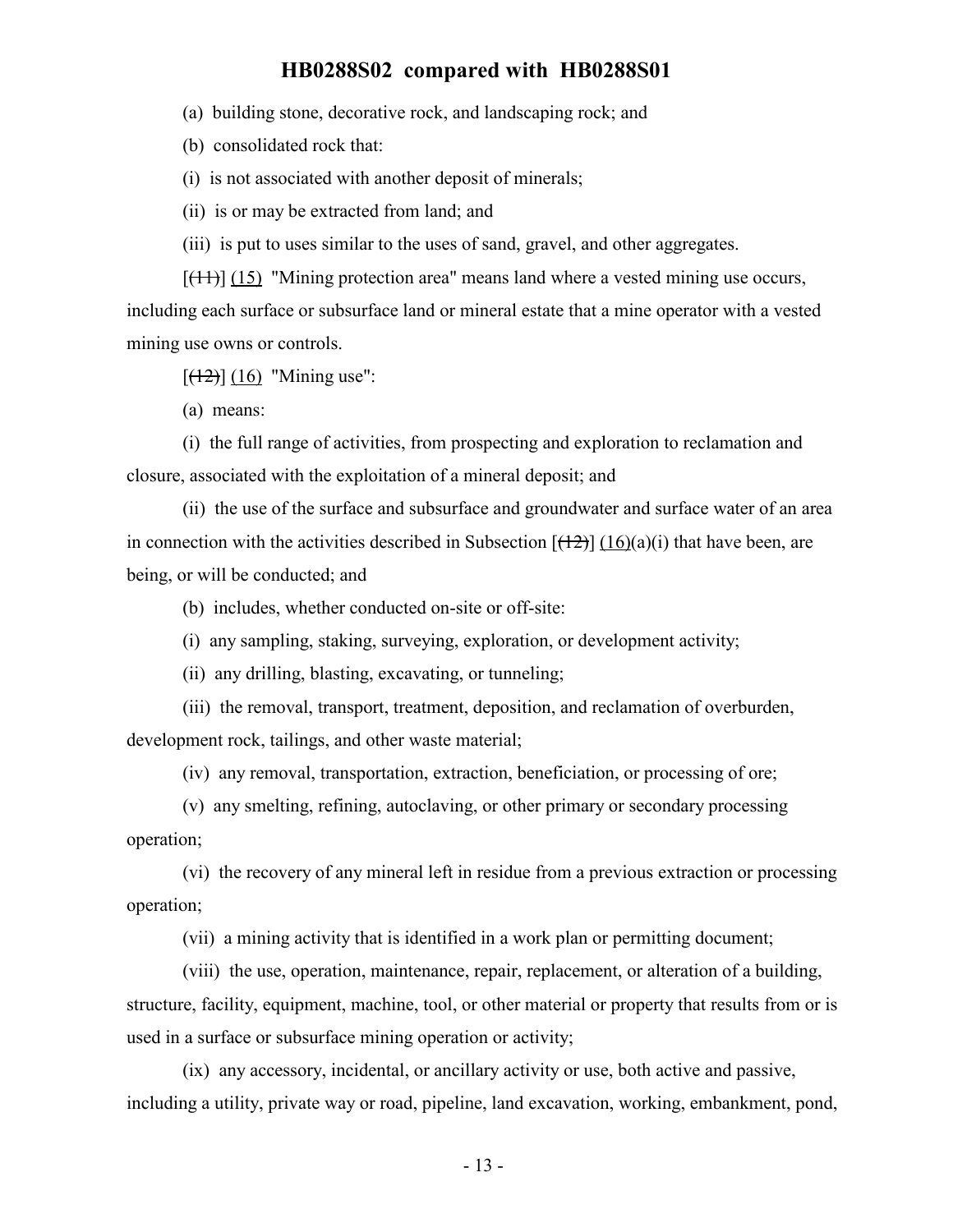gravel excavation, mining waste, conveyor, power line, trackage, storage, reserve, passive use area, buffer zone, and power production facility;

(x) the construction of a storage, factory, processing, or maintenance facility; and

(xi) any activity described in Subsection 40-8-4(14)(a).

 $[ (13) ] (17) (a)$  "Municipal" means of or relating to a city or town.

(b) "Municipality" means a city or town.

 $[ (14) ] (18)$  "New land" means surface or subsurface land or mineral estate that a mine operator gains ownership or control of, whether [or not] that land or mineral estate is included in the mine operator's large mine permit.

 $[(15)]$  (19) "Off-site" has the same meaning as provided in Section 40-8-4.

 $[({16})]$  (20) "On-site" has the same meaning as provided in Section 40-8-4.

 $[ (17) ]$  (21) "Planning commission" means:

(a) a countywide planning commission if the land proposed to be included in the agriculture protection area  $[\sigma r]$ , industrial protection area, or critical infrastructure materials protection area is within the unincorporated part of the county and not within a planning advisory area;

(b) a planning advisory area planning commission if the land proposed to be included in the agriculture protection area  $\sigma$ , industrial protection area, or critical infrastructure materials protection area is within a planning advisory area; or

(c) a planning commission of a city or town if the land proposed to be included in the agriculture protection area  $\sigma$ , industrial protection area, or critical infrastructure materials protection area is within a city or town.

 $[(18)]$  (22) "Political subdivision" means a county, city, town, school district, local district, or special service district.

 $[(19)] (23)$  "Proposal sponsors" means the owners of land in agricultural production [or], industrial use, or critical infrastructure materials operations who are sponsoring the proposal for creating an agriculture protection area  $\sigma$ , industrial protection area. respectively], or critical infrastructure materials protection area.

 $[(20)]$  (24) "State agency" means each department, commission, board, council, agency, institution, officer, corporation, fund, division, office, committee, authority, laboratory, library, unit, bureau, panel, or other administrative unit of the state.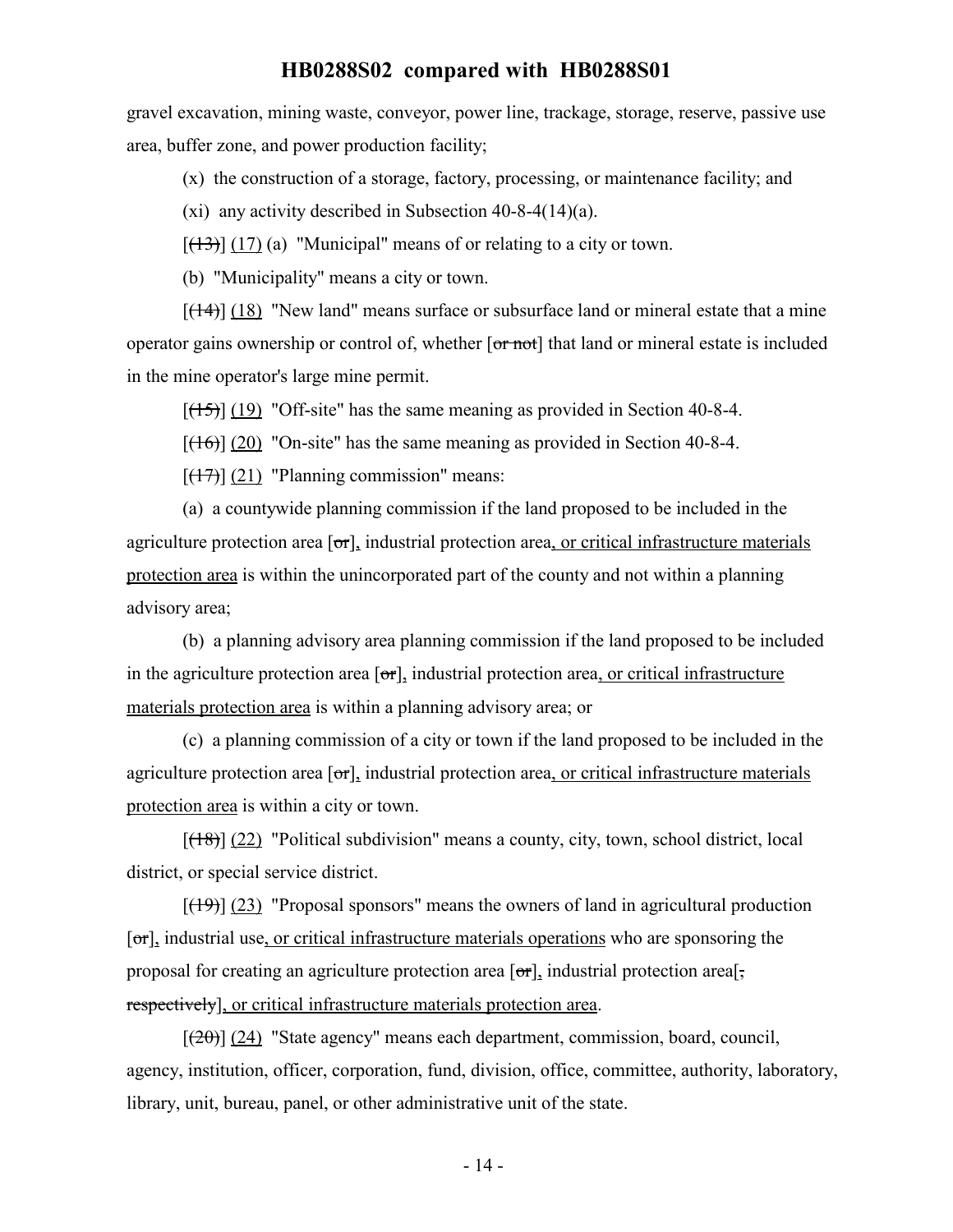$[\frac{(21)}{(25)}]$  "Unincorporated" means not within a city or town.

 $[(22)]$  (26) "Vested mining use" means a mining use:

(a) by a mine operator; and

(b) that existed or was conducted or otherwise engaged in before a political subdivision prohibits, restricts, or otherwise limits a mining use.

Section 12. Section **17-41-201** is amended to read:

#### **17-41-201. Protection area advisory board.**

(1) (a) (i) [Each]  $\triangle$  county legislative body shall appoint no more than five members from the county's conservation district board of supervisors to serve as the [Agriculture] Protection Area Advisory Board] agriculture protection area advisory board.

(ii)  $[Each] \Delta$  county legislative body shall appoint an industrial protection area advisory board.

(iii) Subject to Subsection (1)(b), a county legislative body shall form a critical infrastructure materials protection area advisory board that consists of:

(A) the executive director of the Department of Transportation, or the executive director's designee;

(B) a local government elected official appointed by the county legislative body;

(C) a representative of a local highway authority appointed by the county legislative body;

(D) a representative of the critical infrastructure materials industry appointed by the county legislative body; and

(E) a representative of the construction industry appointed by the county legislative body.

(b) A county legislative body may appoint [the] an advisory board before or after a proposal to create an agriculture protection area or industrial protection area is filed. A county legislative body shall appoint a critical infrastructure materials protection area advisory board only after a proposal to create a critical infrastructure materials protection area is filed.

(2)  $[Each]$  A member of an advisory board shall serve without salary, but a county legislative body may reimburse members for expenses incurred in the performance of their duties.

(3)  $[Each]$  An advisory board shall: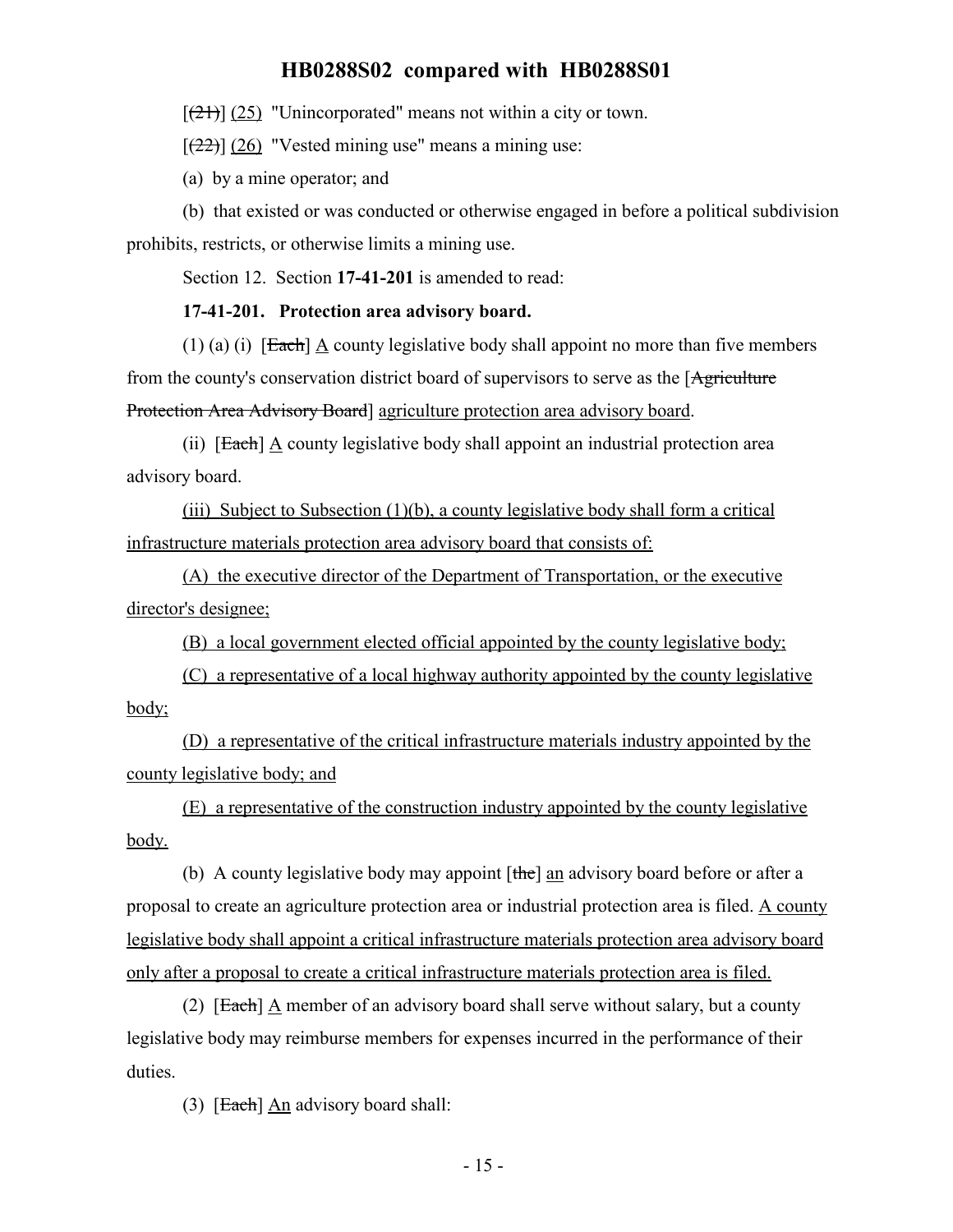(a) evaluate proposals for the establishment of [agriculture protection areas or industrial] the relevant protection areas and make recommendations to the applicable legislative body about whether  $\overline{or not}$  the proposal should be accepted;

(b) provide expert advice to the planning commission and to the applicable legislative body about:

(i) the desirability of the proposal;

(ii) the nature of agricultural production  $[\sigma_{\tau}]$ , industrial use, or critical infrastructure materials operations, as the case may be, within the proposed area;

(iii) the relation of agricultural production  $\sigma$ , industrial use, or critical infrastructure materials operations, as the case may be, in the area to the county as a whole; and

(iv) which agriculture production  $\lceil \sigma r \rceil$ , industrial use, or critical infrastructure materials operations, should be allowed within the [agriculture] relevant protection area [or industrial protection area, respectively]; and

(c) perform  $\left[\frac{\text{d}}{\text{d}}\right]$  the other duties required by this chapter.

Section 13. Section **17-41-301** is amended to read:

#### **17-41-301. Proposal for creation of a protection area.**

(1) (a) A proposal to create an agriculture protection area  $\lceil \sigma r \rceil$ , an industrial protection area, or critical infrastructure materials protection area may be filed with:

(i) the legislative body of the county in which the area is located, if the area is within the unincorporated part of a county; or

(ii) the legislative body of the city or town in which the area is located, if the area is within a city or town.

(b) A proposal to create a critical infrastructure protection area can only be initiated by the legislative body of the municipality or county. Creation of a critical infrastructure materials protection area is an administrative act.

 $[(b)]$  (c) (i) To be accepted for processing by the applicable legislative body, a proposal under Subsection  $(1)(a)$  shall be signed by a majority in number of all owners of real property and the owners of a majority of the land area in agricultural production  $[\sigma r]$ , industrial use, or critical infrastructure materials operations within the proposed [agriculture protection area or industrial] relevant protection area<sup>[</sup>, respectively].

(ii) For purposes of Subsection  $(1)[(b)](c)(i)$ , the owners of real property shall be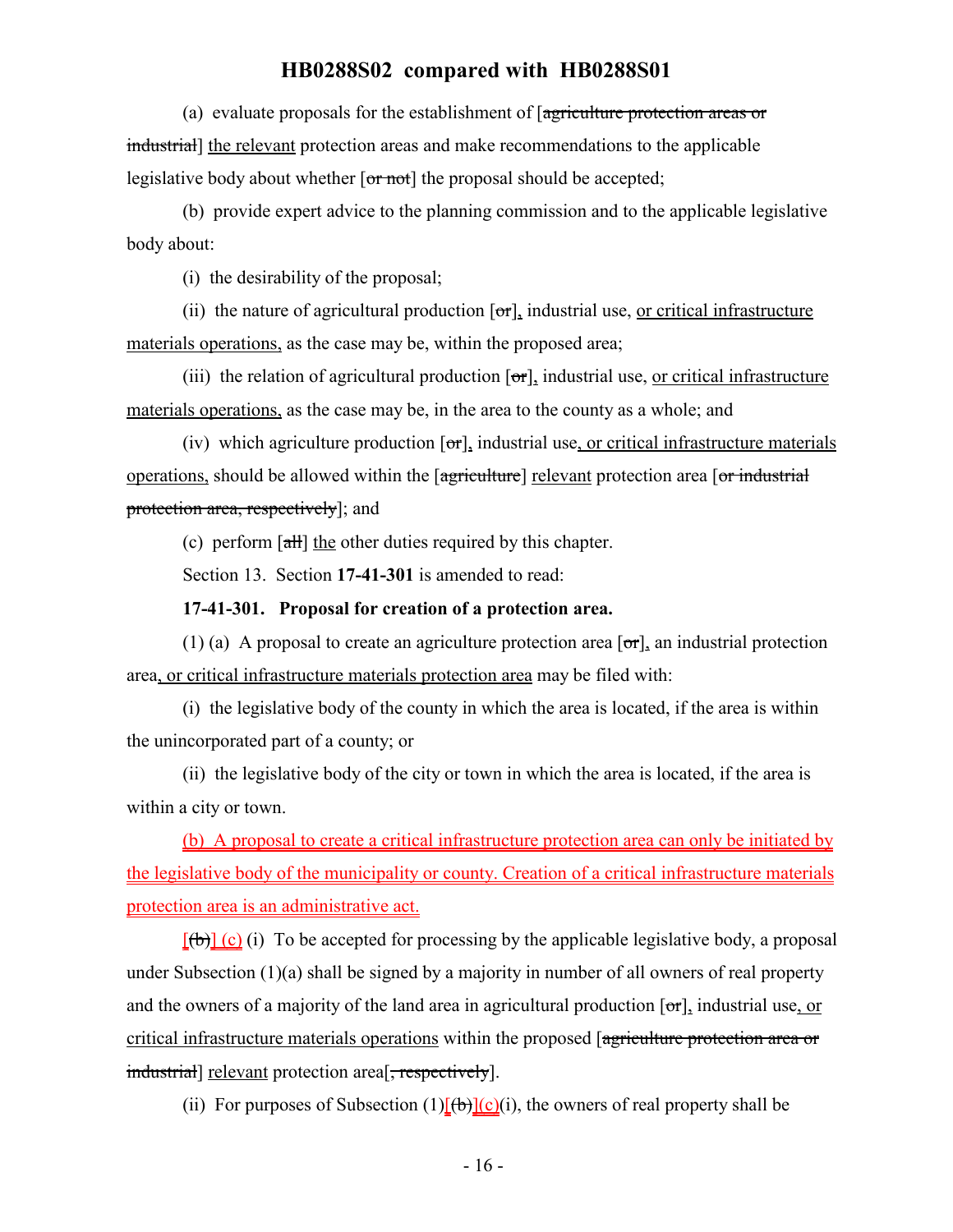determined by the records of the county recorder.

(2) The proposal shall identify:

(a) the boundaries of the land proposed to become part of  $\left[\frac{a_n}{a_n}\right]$  agriculture protection area or industrial] the relevant protection area;

(b) any limits on the types of agriculture production  $\sigma$ , industrial use, or critical infrastructure materials operations to be allowed within the [agriculture protection area or industrial] relevant protection area<sup>[-</sup>, respectively]; and

(c) for each parcel of land:

(i) the names of the owners of record of the land proposed to be included within the [agriculture protection area or industrial] relevant protection area;

(ii) the tax parcel number or account number identifying each parcel; and

(iii) the number of acres of each parcel.

(3) An agriculture protection area  $[\sigma r]$ , industrial protection area, or critical infrastructure materials protection area may include within its boundaries land used for a roadway, dwelling site, park, or other nonagricultural  $\sigma$  and  $\sigma$ ] use, in the case of an industrial protection area, nonindustrial use, or in the case of a critical infrastructure materials protection area, use unrelated to critical infrastructure materials operations, if that land constitutes a minority of the total acreage within the [agriculture protection area or industrial] the relevant protection area<sup>[, respectively].</sup>

(4) A county or municipal legislative body may establish:

(a) the manner and form for submission of proposals; and

(b) reasonable fees for accepting and processing the proposal.

(5)  $[Each] A county and municipal legislative body shall establish the minimum$ number of continuous acres that shall be included in an agriculture protection area  $\lceil \sigma r \rceil$ . industrial protection area, or critical infrastructure materials protection area.

Section 14. Section **17-41-302** is amended to read:

#### **17-41-302. Notice of proposal for creation of protection area -- Responses.**

(1) [Each] An applicable legislative body shall provide notice of the proposal by:

(a) (i) publishing notice  $\{\hat{A}\}$  in a newspaper having general circulation within:

 $[\text{H}]$  (A) the same county as the land proposed for inclusion within an agriculture protection area  $[\sigma_{\tau}]$ , industrial protection area, or critical infrastructure materials protection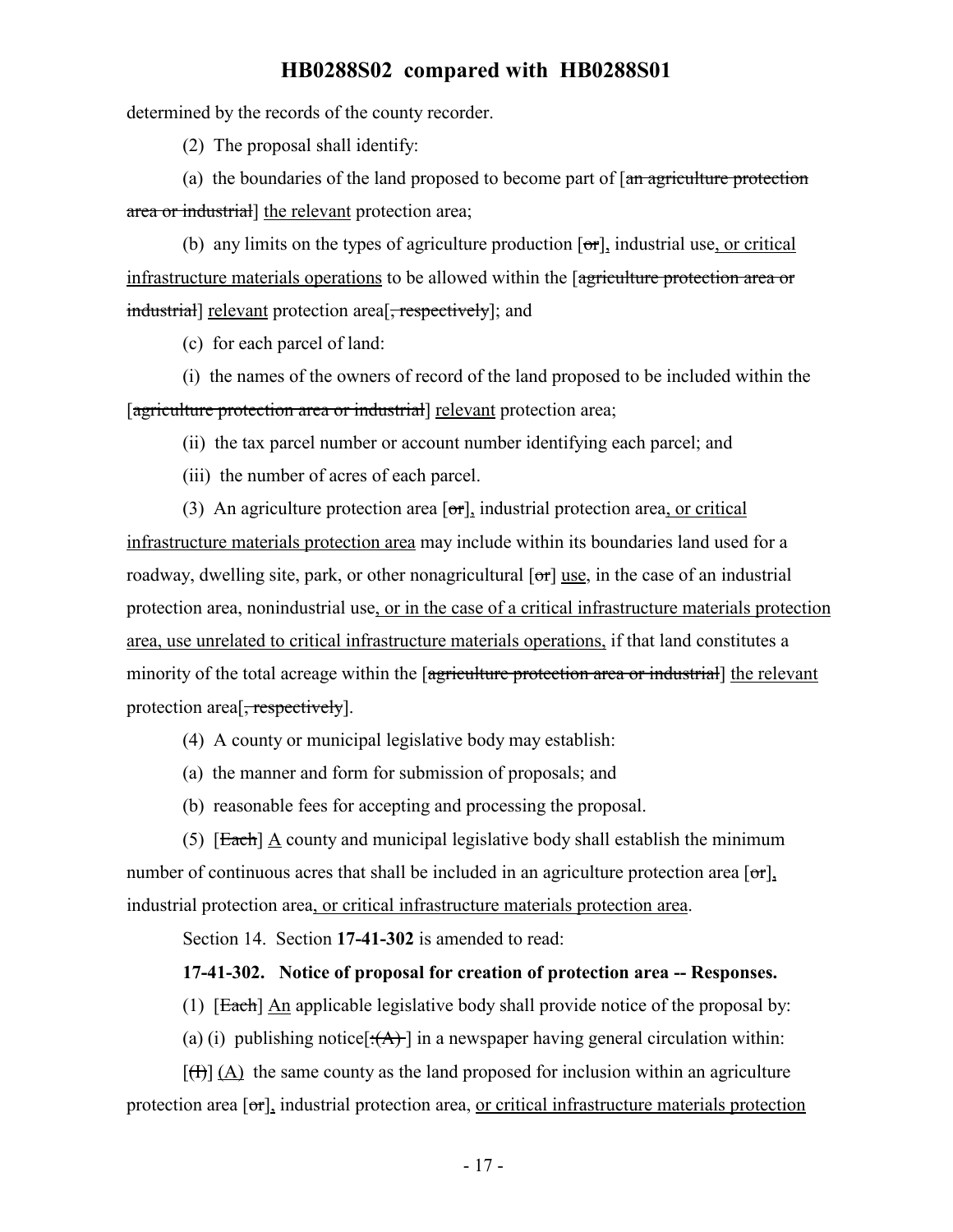area, as the case may be, if the land is within the unincorporated part of the county; or

 $[\text{H}\text{H}]$  (B) the same city or town as the land proposed for inclusion within an agriculture protection area [or], industrial protection area, <u>or critical infrastructure materials protection</u> area, as the case may be, if the land is within a city or town; and

(ii) as required in Section 45-1-101;

(b) posting notice at five public places, designated by the county or municipal legislative body, within or near the proposed agriculture protection area  $\lceil \sigma r \rceil$ , industrial protection area, or critical infrastructure materials protection area; and

(c) mailing written notice to each owner of land within 1,000 feet of the land proposed for inclusion within an agriculture protection area  $[\sigma r]$ , industrial protection area, or critical infrastructure materials protection area.

(2) The notice shall contain:

(a) a statement that a proposal for the creation of an agriculture protection area  $\lceil \sigma r \rceil$ , industrial protection area, or critical infrastructure materials protection area has been filed with the applicable legislative body;

(b) a statement that the proposal will be open to public inspection in the office of the applicable legislative body;

(c) a statement that any person  $\overline{or$  entity] affected by the establishment of the area may, within 15 days of the date of the notice, file with the applicable legislative body:

(i) written objections to the proposal; or

(ii) a written request to modify the proposal to exclude land from or add land to the proposed [agriculture protection area or industrial] protection area<sup>[</sup>, as the case may be];

(d) a statement that the applicable legislative body will submit the proposal to the advisory committee and to the planning commission for review and recommendations;

(e) a statement that the applicable legislative body will hold a public hearing to discuss and hear public comment on:

(i) the proposal to create the agriculture protection area  $[\sigma r]$ , industrial protection area, or critical infrastructure materials protection area;

(ii) the recommendations of the advisory committee and planning commission; and

(iii) any requests for modification of the proposal and any objections to the proposal; and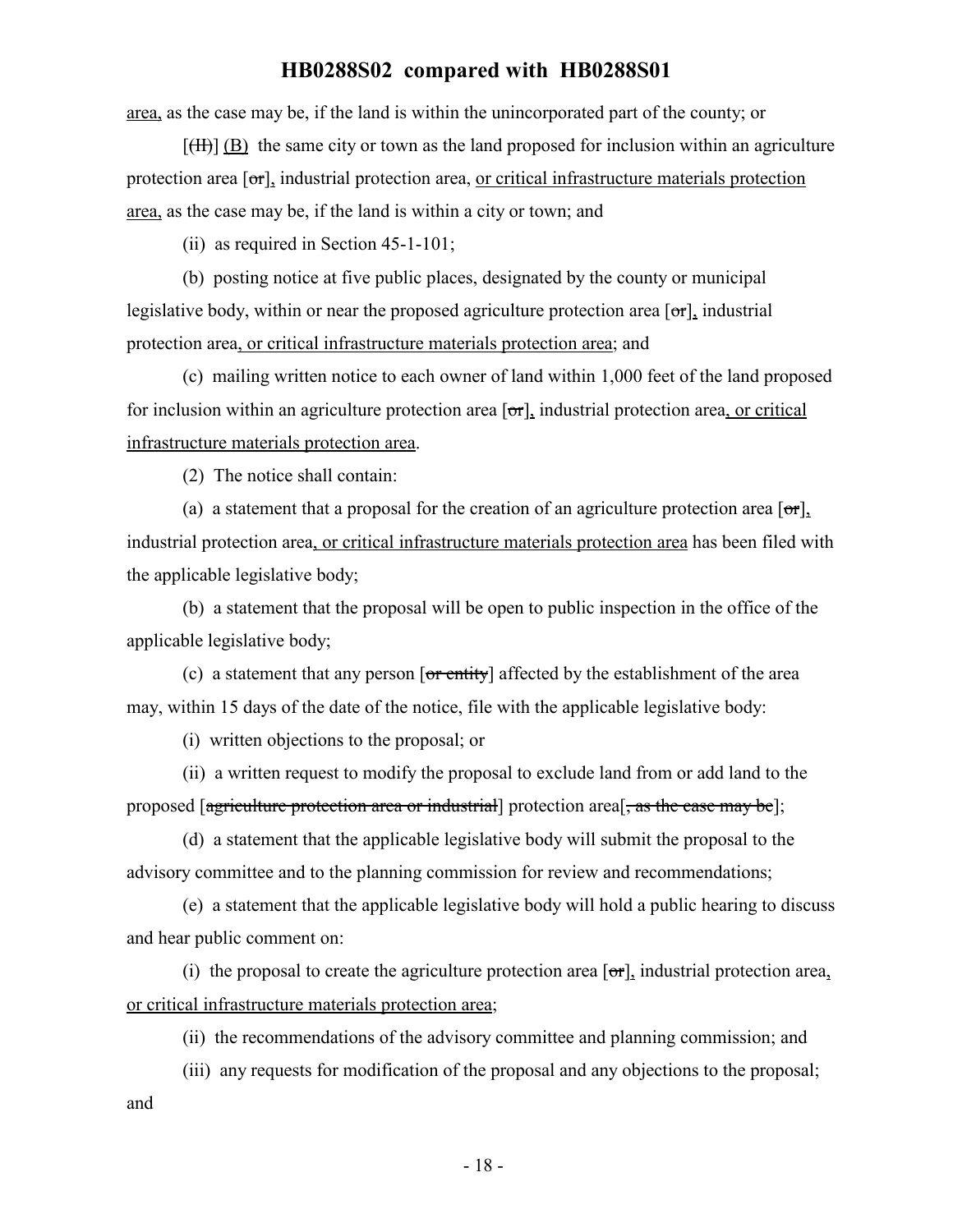(f) a statement indicating the date, time, and place of the public hearing.

(3) (a) [Any] A person wishing to modify the proposal for the creation of the agriculture protection area  $[\sigma r]$ , industrial protection area, or critical infrastructure materials protection area shall, within 15 days after the date of the notice, file a written request for modification of the proposal, which identifies specifically the land that should be added to or removed from the proposal.

(b)  $[**Any**]$  A person wishing to object to the proposal for the creation of the agriculture protection area  $\sigma$ , industrial protection area, or critical infrastructure materials protection area shall, within 15 days after the date of the notice, file a written objection to the creation of the [agriculture protection area or industrial] relevant protection area.

Section 15. Section **17-41-303** is amended to read:

#### **17-41-303. Review of proposal for creation of protection area.**

(1) After 15 days from the date of the notice, the applicable legislative body shall refer the proposal and any objections and proposed modifications to the proposal to the advisory committee and planning commission for their review, comments, and recommendations.

(2) (a) Within 45 days after receipt of the proposal, the planning commission shall submit a written report to the applicable legislative body that:

(i) analyzes and evaluates the effect of the creation of the proposed area on the planning policies and objectives of the county or municipality, as the case may be;

(ii) analyzes and evaluates the proposal by applying the criteria contained in Section 17-41-305;

(iii) recommends any modifications to the land to be included in the proposed agriculture protection area  $\sigma$ , industrial protection area, or critical infrastructure materials protection area;

(iv) analyzes and evaluates any objections to the proposal; and

(v) includes a recommendation to the applicable legislative body either to accept, accept and modify, or reject the proposal.

(b) Within 45 days after receipt of the proposal, the advisory board shall submit a written report to the applicable legislative body that:

(i) recommends any modifications to the land to be included in the proposed agriculture protection area  $[\sigma r]$ , industrial protection area, or critical infrastructure materials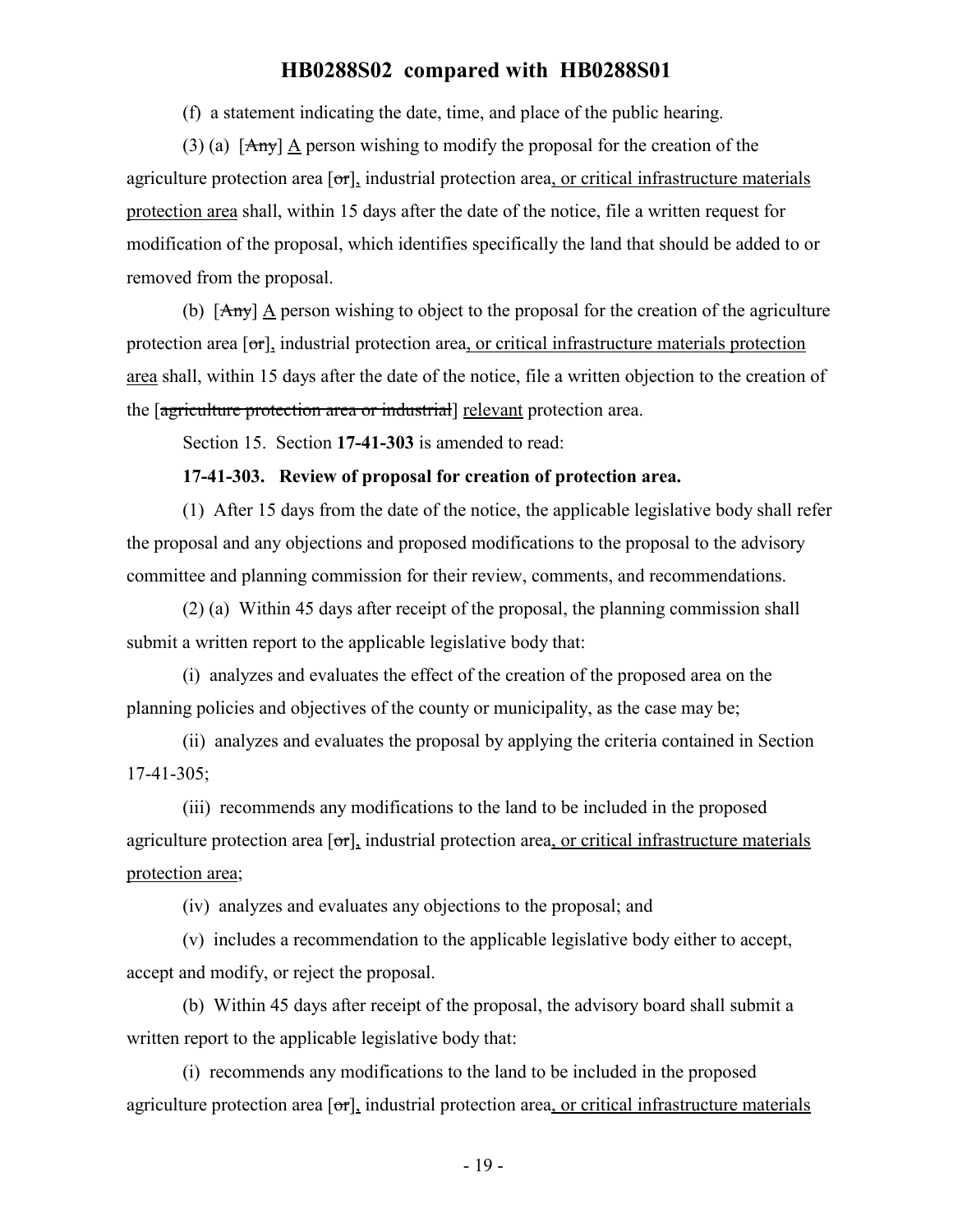#### protection area;

(ii) analyzes and evaluates the proposal by applying the criteria contained in Section 17-41-305;

(iii) analyzes and evaluates any objections to the proposal; and

(iv) includes a recommendation to the applicable legislative body either to accept, accept and modify, or reject the proposal.

(c) The applicable legislative body shall consider a failure of the planning commission or advisory committee to submit a written report within the 45 days under Subsection (2)(a) or (b) as a recommendation of that committee to approve the proposal as submitted.

Section 16. Section **17-41-304** is amended to read:

#### **17-41-304. Public hearing -- Review and action on proposal.**

(1) After receipt of the written reports from the advisory committee and planning commission, or after the 45 days have expired, whichever is earlier, the county or municipal legislative body shall:

- (a) schedule a public hearing;
- (b) provide notice of the public hearing by:
- (i) publishing notice:
- (A) in a newspaper having general circulation within:

(I) the same county as the land proposed for inclusion within the agriculture protection area  $\sigma$ , industrial protection area, or critical infrastructure materials protection area, if the land is within the unincorporated part of the county; or

(II) the same city or town as the land proposed for inclusion within an agriculture protection area  $\sigma$ , industrial protection area, or critical infrastructure materials protection area, if the land is within a city or town; and

(B) on the Utah Public Notice Website created in Section 63F-1-701;

(ii) posting notice at five public places, designated by the applicable legislative body, within or near the proposed agriculture protection area  $[\sigma r]$ , industrial protection area, or critical infrastructure materials protection area; and

(iii) mailing written notice to each owner of land within 1,000 feet of the land proposed for inclusion within an agriculture protection area  $\sigma$ , industrial protection area, or critical infrastructure materials protection area; and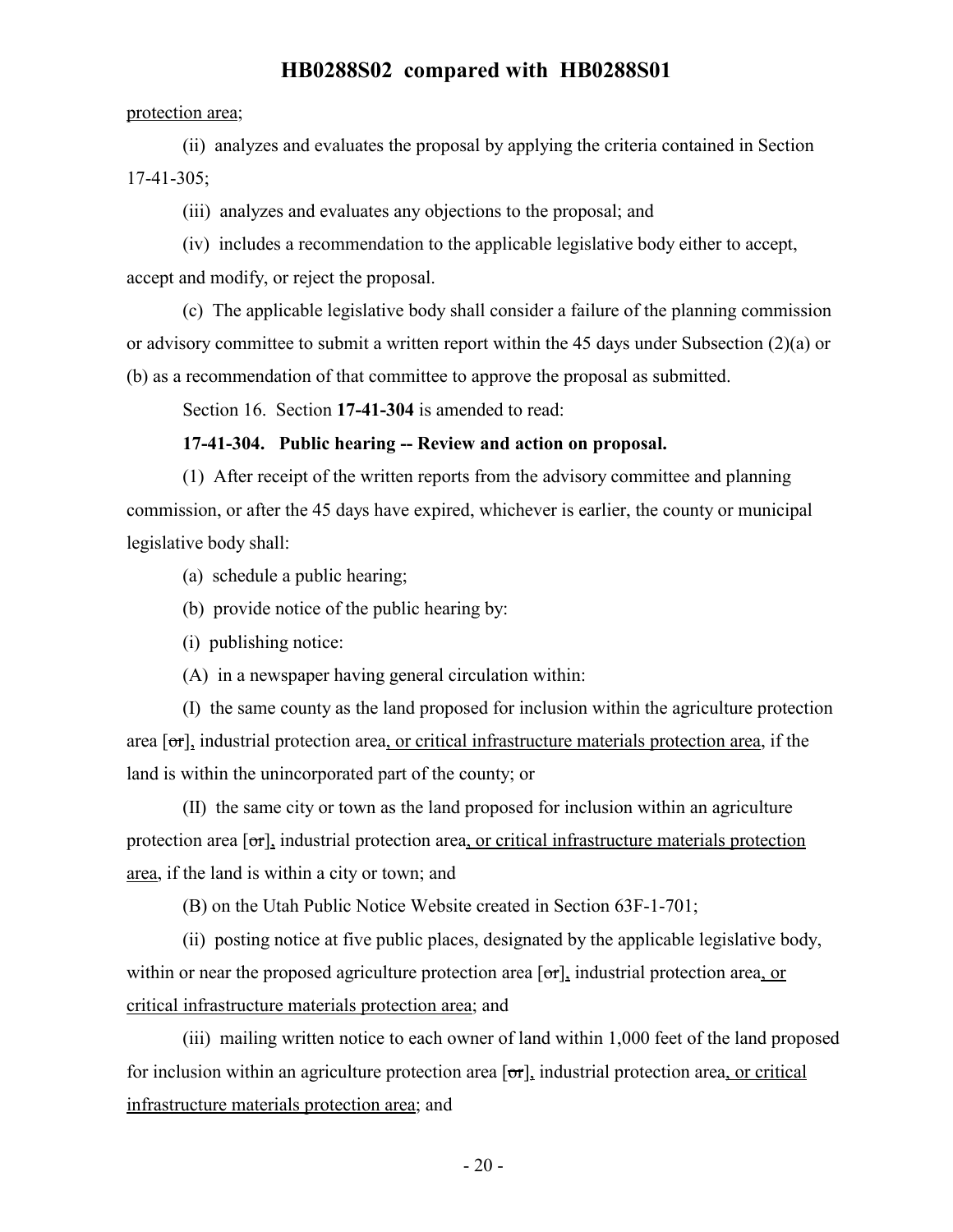(c) ensure that the notice includes:

(i) the time, date, and place of the public hearing on the proposal;

(ii) a description of the proposed agriculture protection area  $[\sigma r]$ , industrial protection area, or critical infrastructure materials protection area;

(iii) any proposed modifications to the proposed agriculture protection area  $[\sigma \tau]$ , industrial protection area, or critical infrastructure materials protection area;

(iv) a summary of the recommendations of the advisory committee and planning commission; and

(v) a statement that interested persons may appear at the public hearing and speak in favor of or against the proposal, any proposed modifications to the proposal, or the recommendations of the advisory committee and planning commission.

(2) The applicable legislative body shall:

(a) convene the public hearing at the time, date, and place specified in the notice; and

(b) take [verbal] oral or written testimony from interested persons.

(3) (a) Within 120 days of the submission of the proposal, the applicable legislative body shall approve, modify and approve, or reject the proposal.

(b) The creation of an agriculture protection area  $[\sigma \tau]$ , industrial protection area, or critical infrastructure materials protection area is effective at the earlier of:

(i) the applicable legislative body's approval of a proposal or modified proposal; or

(ii) 120 days after submission of a proposal complying with Subsection 17-41-301(2) if the applicable legislative body has failed to approve or reject the proposal within that time.

(c) Notwithstanding Subsection (3)(b), a critical infrastructure materials protection area is effective only if the applicable legislative body, at its discretion, approves a proposal or modified proposal.

(4) (a)  $\left[\frac{\text{Im order to}}{\text{Im} \cdot \text{Im} \cdot \text{Im} \cdot \text{Im} \cdot \text{Im} \cdot \text{Im} \cdot \text{Im} \cdot \text{Im} \cdot \text{Im} \cdot \text{Im} \cdot \text{Im} \cdot \text{Im} \cdot \text{Im} \cdot \text{Im} \cdot \text{Im} \cdot \text{Im} \cdot \text{Im} \cdot \text{Im} \cdot \text{Im} \cdot \text{Im} \cdot \text{Im} \cdot \text{Im} \cdot \text{Im} \cdot \text{Im} \cdot \text{Im} \cdot \text{Im} \cdot \text{Im} \cdot \text{Im} \cdot \text{Im}$ protection area  $\lceil \sigma r \rceil$ , industrial protection area, or critical infrastructure materials protection area to all persons who have, may acquire, or may seek to acquire an interest in land in or adjacent to the  $\sqrt{q}$  agriculture protection area or industrial relevant protection areal, respectively, within 10 days of the creation of [an agriculture protection area or industrial] the relevant protection area, the applicable legislative body shall file an executed document containing a legal description of the [agriculture protection area or industrial] relevant

- 21 -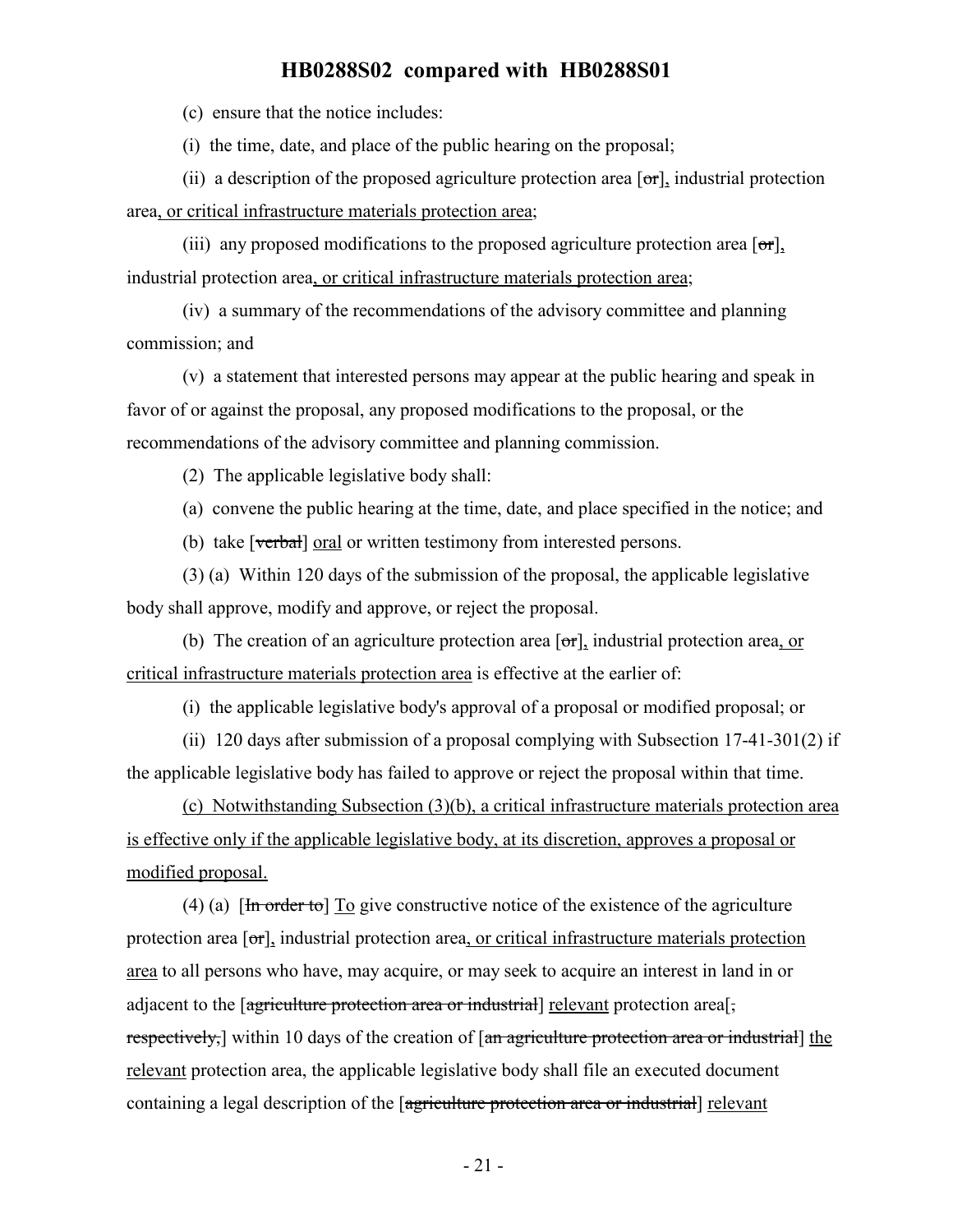protection area<sup>[ $\frac{1}{x}$ </sup> as the case may be,] with:

- (i) the county recorder of deeds; and
- (ii) the affected planning commission.

(b) If the legal description of the property to be included in the [agriculture protection area or industrial] relevant protection area is available through the county recorder's office, the applicable legislative body shall use that legal description in its executed document required in Subsection (4)(a).

(5) Within 10 days of the recording of the agriculture protection area, the applicable legislative body shall:

(a) send written notification to the commissioner of agriculture and food that the agriculture protection area has been created; and

(b) include in the notification:

- (i) the number of landowners owning land within the agriculture protection area;
- (ii) the total acreage of the area;
- (iii) the date of approval of the area; and
- (iv) the date of recording.

(6) The applicable legislative body's failure to record the notice required under Subsection (4) or to send the written notification under Subsection (5) does not invalidate the creation of an agriculture protection area.

(7) The applicable legislative body may consider the cost of recording notice under Subsection (4) and the cost of sending notification under Subsection (5) in establishing a fee under Subsection 17-41-301(4)(b).

Section 17. Section **17-41-305** is amended to read:

# **17-41-305. Criteria to be applied in evaluating a proposal for the creation of a protection area.**

In evaluating a proposal and in determining whether or not to create or recommend the creation of an agriculture protection area  $[\sigma r]$ , industrial protection area, or critical infrastructure materials protection area, the advisory committee, planning commission, and applicable legislative body shall apply the following criteria:

(1) whether or not the land is currently being used for agriculture production  $\sigma$  for an], industrial use, or critical infrastructure materials operations, as the case may be;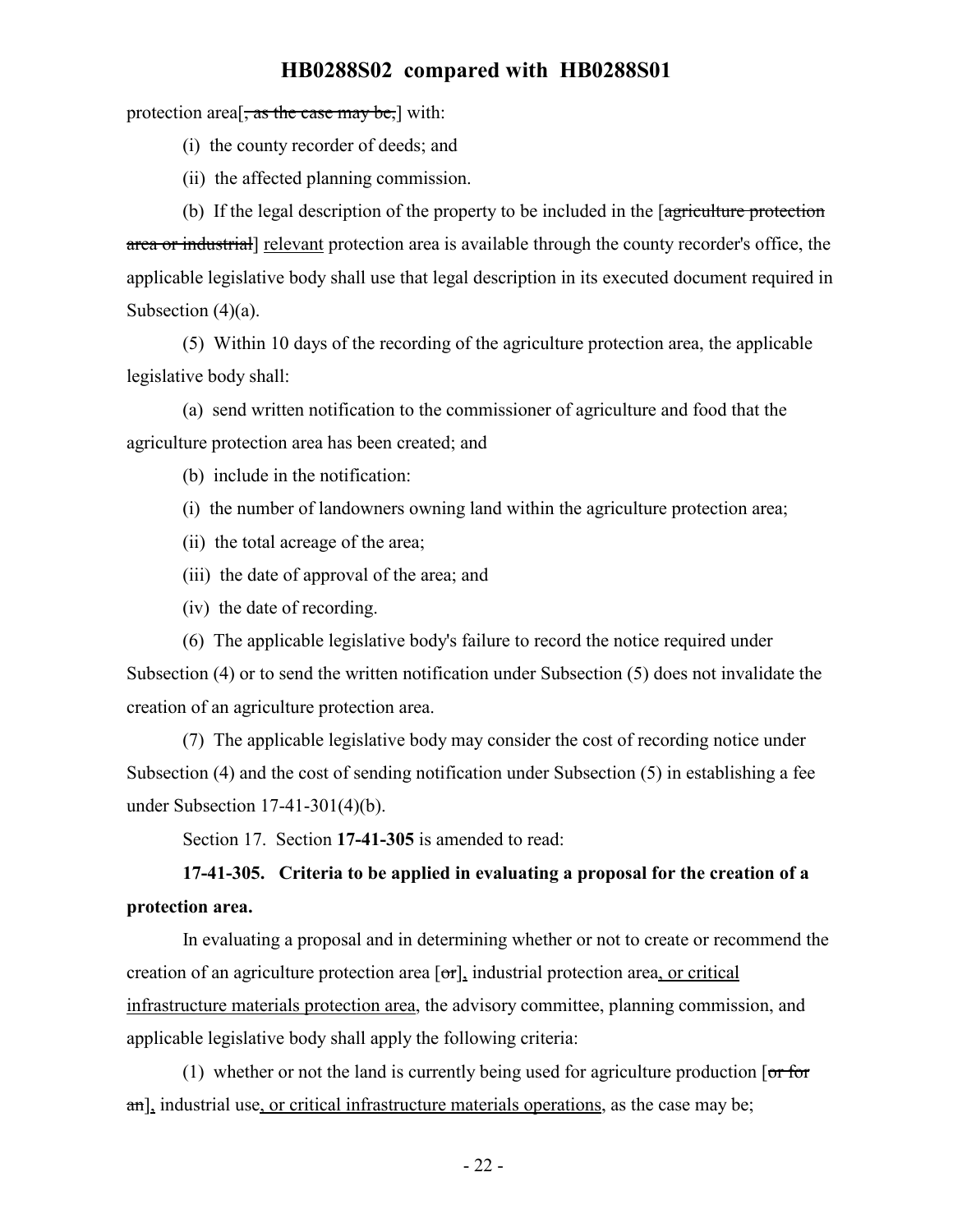(2) whether or not the land is zoned for agriculture use  $\lceil \sigma r \rceil$ , industrial use, or critical infrastructure materials operations, as the case may be;

(3) whether or not the land is viable for agriculture production  $[\sigma r]$ , industrial use, or critical infrastructure materials operations, as the case may be;

(4) the extent and nature of existing or proposed farm improvements  $[\sigma_{\tau}]$ , the extent and nature of existing or proposed improvements to or expansion of the industrial use, or the extent and nature of existing or proposed improvements to or expansion of critical infrastructure materials operations, as the case may be; and

(5) (a) in the case of an agriculture protection area, anticipated trends in agricultural and technological conditions;  $[\sigma r]$ 

(b) in the case of an industrial protection area, anticipated trends in technological conditions applicable to the industrial use of the land in question[.]; or

(c) in the case of a critical infrastructure materials protection area, anticipated trends in technological conditions applicable to the critical infrastructure materials operations of the land in question.

Section 18. Section **17-41-306** is amended to read:

**17-41-306. Adding land to or removing land from a protection area -- Removing land from a mining protection area.**

(1) (a) Any owner may add land to an existing agriculture protection area  $\lceil \sigma r \rceil$ , industrial protection area, critical infrastructure materials protection area, as the case may be, by:

(i) filing a proposal with:

(A) the county legislative body, if the  $\sqrt{\frac{1}{2}}$  representation area or industrial relevant protection area and the land to be added are within the unincorporated part of the county; or

(B) the municipal legislative body, if the [agriculture protection area or industrial] relevant protection area and the land to be added are within a city or town; and

(ii) obtaining the approval of the applicable legislative body for the addition of the land to the relevant protection area.

(b) The applicable legislative body shall:

(i) comply with the provisions for creating an agriculture protection area  $\lceil \sigma r \rceil$ , industrial protection area, critical infrastructure materials protection area, as the case may be, in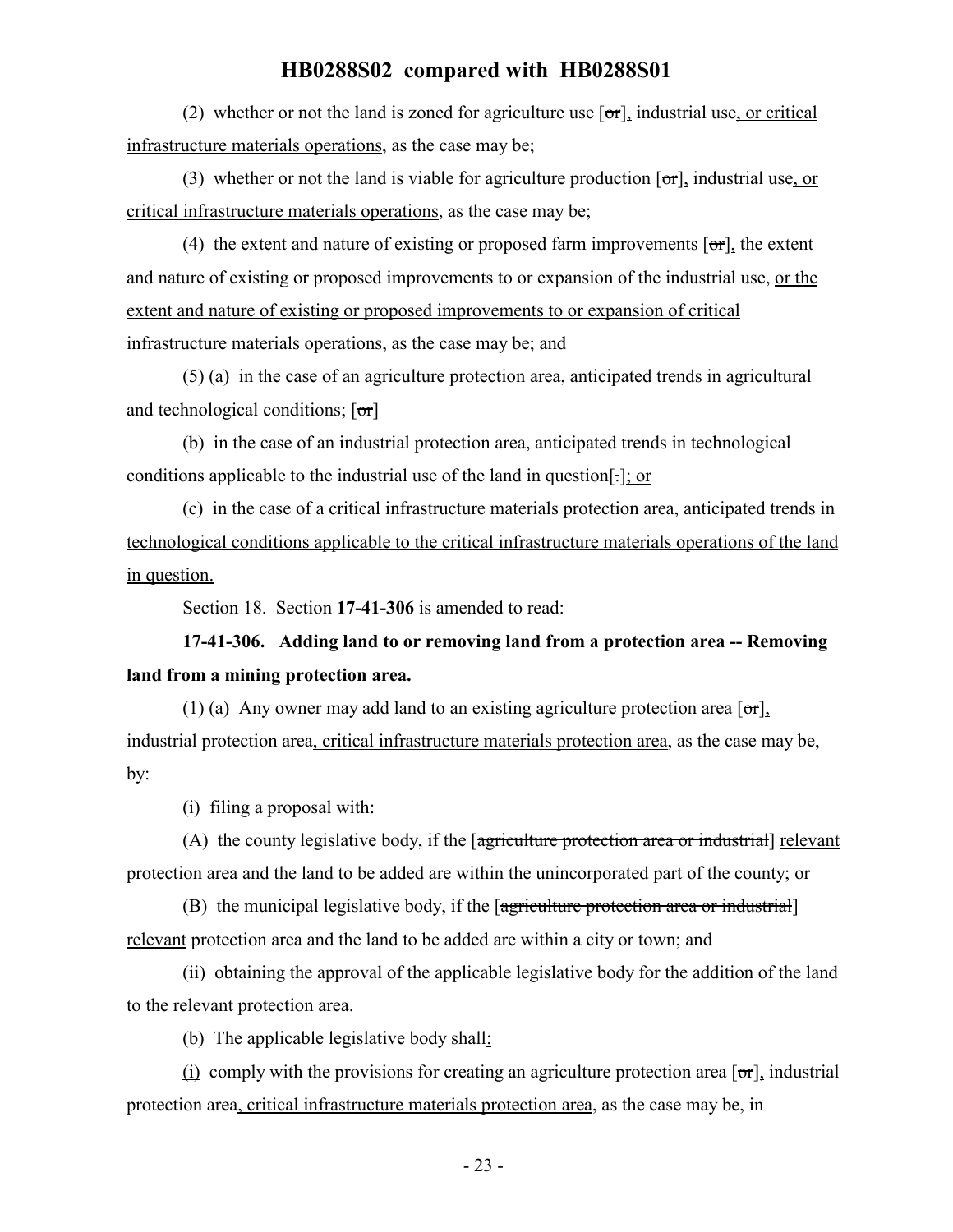determining whether  $\overline{or}$  not to accept the proposal  $\overline{[-]}$ ; and

(ii) for purposes of a critical infrastructure materials protection area, request a copy of the applicable Division of Air Quality approval order.

(c) The applicable legislative body may deny the expansion if it is contrary to the Division of Air Quality's approval order.

(2) (a)  $[Amy]$  An owner of land within an agriculture protection area  $[or]$ , industrial protection area, or critical infrastructure materials protection area may remove any or all of the land from the [agriculture protection area or industrial] relevant protection area, [respectively,] by filing a petition for removal with the applicable legislative body.

(b) (i) The applicable legislative body:

(A) shall:

(I) grant the petition for removal of land from  $\frac{1}{2}$  and  $\frac{1}{2}$  area or industrial] the relevant protection area, [as the case may be,] even if removal of the land would result in an agriculture protection area  $\sigma$ , industrial protection area, or critical infrastructure materials protection area of less than the number of acres established by the applicable legislative body as the minimum under Section 17-41-301; and

(II)  $\left[\frac{1}{10}\right]$  for give constructive notice of the removal to all persons who have, may acquire, or may seek to acquire an interest in land in or adjacent to the agriculture protection area  $[\sigma_{\tau}]$ , industrial protection area, or critical infrastructure materials protection area and the land removed from the [agriculture protection area or industrial] relevant protection area, file a legal description of the revised boundaries of the [agriculture protection area or industrial] relevant protection area with the county recorder of deeds and the affected planning commission; and

(B) may not charge a fee in connection with a petition to remove land from an agriculture protection area [or], an industrial protection area, or critical infrastructure materials protection area.

(ii) The remaining land in the agriculture protection area  $[\sigma\tau]$ , industrial protection area, or critical infrastructure materials protection area is still an agriculture protection area [or], industrial protection area<sup>[</sup>, respectively], or critical infrastructure materials protection area.

(iii) (A) A critical infrastructure materials operator may abandon some or all of its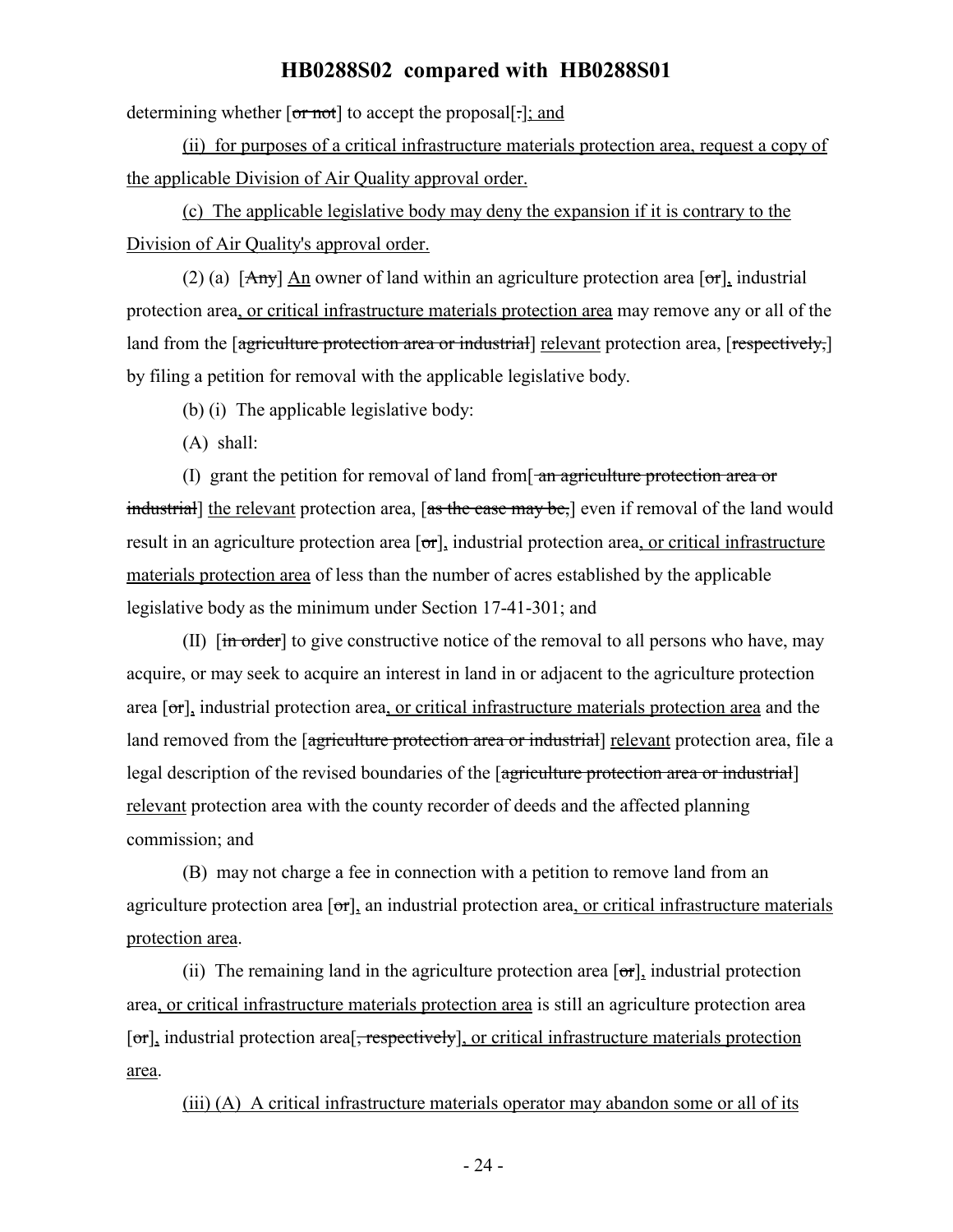critical infrastructure materials operations use only as provided in this Subsection (2)(b)(iii).

(B) To abandon some or all of a critical infrastructure materials operations, a critical infrastructure materials operator shall record a written declaration of abandonment with the recorder of the county in which the critical infrastructure materials operations being abandoned is located.

(C) The written declaration of abandonment under this Subsection (2)(b)(iii) shall specify the critical infrastructure materials operations or the portion of the critical infrastructure materials operations being abandoned.

(3) (a) If a municipality annexes any land that is part of an agriculture protection area [or], industrial protection area, or critical infrastructure materials protection area located in the unincorporated part of the county, the county legislative body shall, within 30 days after the land is annexed, review the feasibility of that land remaining in the [agriculture protection area or industrial] relevant protection area according to the procedures and requirements of Section 17-41-307.

(b) The county legislative body shall remove the annexed land from the [agriculture] protection area or industrial] relevant protection area<sup>[</sup>, as the case may be,] if:

(i) the county legislative body concludes, after the review under Section 17-41-307, that removal is appropriate; and

(ii) the owners of all the annexed land that is within the [agriculture protection area or industrial] relevant protection area consent in writing to the removal.

(c) Removal of land from an agriculture protection area  $[\sigma r]$ , industrial protection area, or critical infrastructure materials protection area under this Subsection (3) does not affect whether that land may be:

(i) included in a proposal under Section 17-41-301 to create an agriculture protection area  $\sigma$ , industrial protection area, or critical infrastructure materials protection area within the municipality; or

(ii) added to an existing agriculture protection area  $\sigma$ , industrial protection area, or critical infrastructure materials protection area within the municipality under Subsection (1).

(4) A mine operator that owns or controls land within a mining protection area may remove any or all of the land from the mining protection area by filing a notice of removal with the legislative body of the county in which the land is located.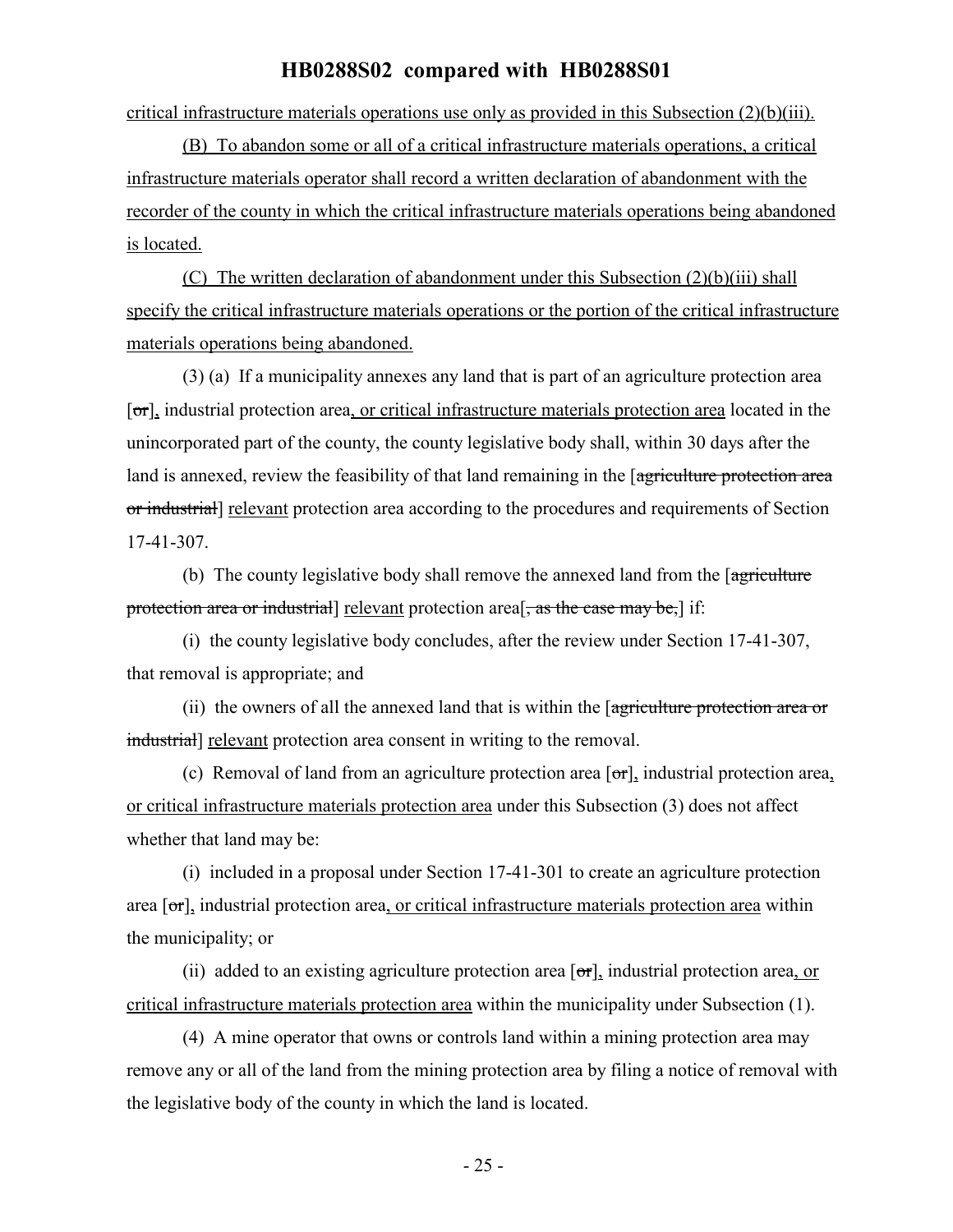Section 19. Section **17-41-307** is amended to read:

#### **17-41-307. Review of protection areas.**

(1) In the 20th calendar year after its creation under this part,  $[each]$  an agriculture protection area  $\sigma$ , industrial protection area, or critical infrastructure materials protection area, as the case may be, shall be reviewed, under the provisions of this section, by:

(a) the county legislative body, if the [agriculture protection area or industrial] relevant protection area is within the unincorporated part of the county; or

(b) the municipal legislative body, if the [agriculture protection area or industrial] relevant protection area is within the municipality.

(2) (a) In the 20th year, the applicable legislative body may:

(i) request the planning commission and advisory board to submit recommendations about whether the agriculture protection area  $[\sigma_{\tau}]$ , industrial protection area, or critical infrastructure materials protection area, as the case may be, should be continued, modified, or terminated;

(ii) at least 120 days before the end of the calendar year, hold a public hearing to discuss whether the [agriculture protection area or industrial] relevant protection area, [as the ease may be,] should be continued, modified, or terminated;

(iii) give notice of the hearing using the same procedures required by Section 17-41-302; and

(iv) after the public hearing, continue, modify, or terminate the [agriculture protection area or industrial] relevant protection area.

(b) If the applicable legislative body modifies or terminates the agriculture protection area  $\sigma$ , industrial protection area, or critical infrastructure materials protection area,  $\sigma$ , it the applicable legislative body shall file an executed document containing the legal description of the [agriculture protection area or industrial] relevant protection area, [respectively,] with the county recorder of deeds.

(3) If the applicable legislative body fails affirmatively to continue, modify, or terminate the agriculture protection area  $[\sigma_{\text{r}}]$ , industrial protection area, or critical infrastructure materials protection area, as the case may be, in the 20th calendar year, the [agriculture] protection area or industrial] relevant protection area is considered to be reauthorized for another 20 years.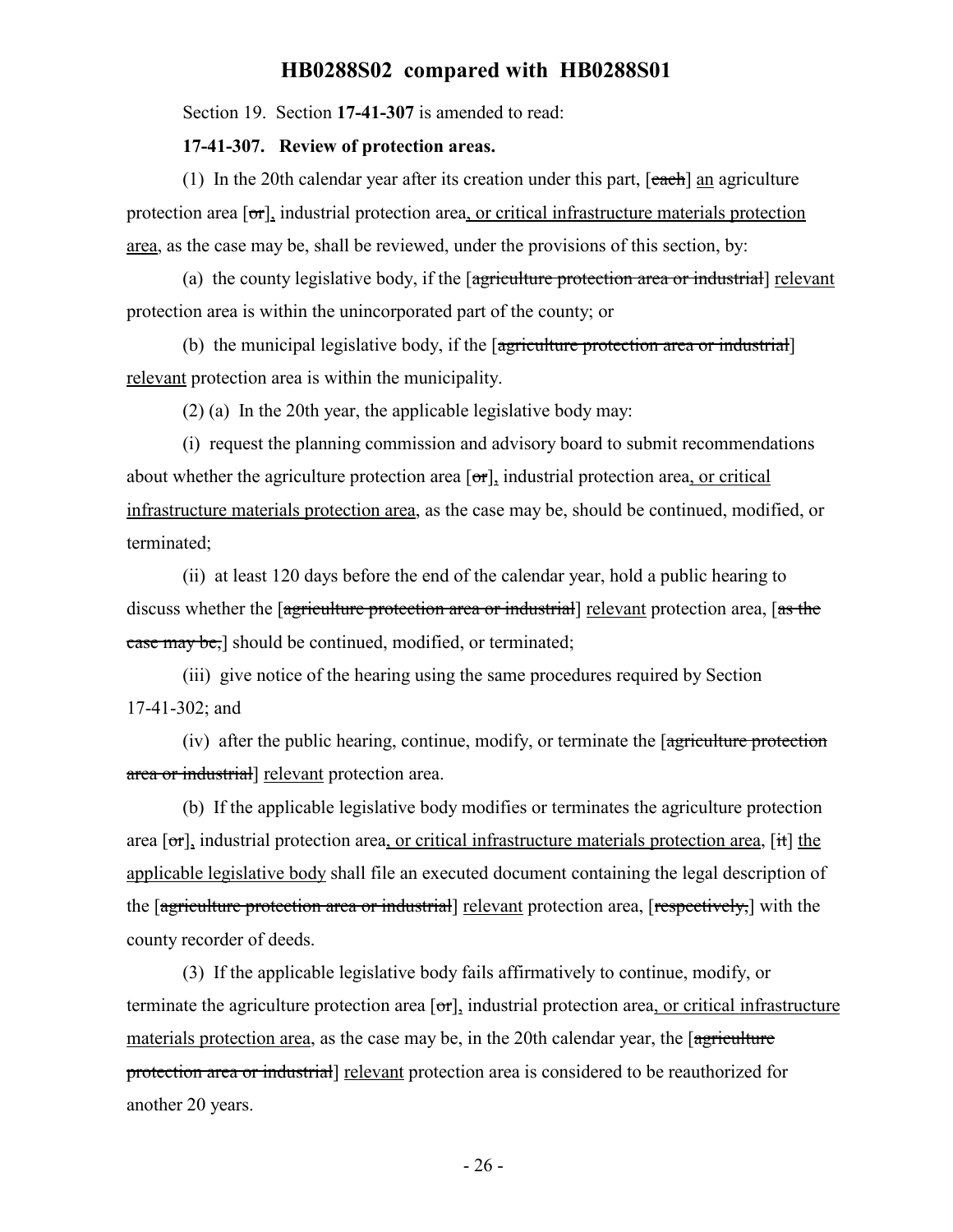Section 20. Section **17-41-402** is amended to read:

#### **17-41-402. Limitations on local regulations.**

(1) A political subdivision within which an agriculture protection area  $[\sigma r]$ , industrial protection area, or critical infrastructure materials protection area is created or with a mining protection area within its boundary shall encourage the continuity, development, and viability of agriculture use, industrial use, critical infrastructure materials operations, or mining use, [respectively,] within the relevant protection area by not enacting a local law, ordinance, or regulation that, unless the law, ordinance, or regulation bears a direct relationship to public health or safety, would unreasonably restrict:

(a) in the case of an agriculture protection area, a farm structure or farm practice  $\lceil \sigma r \rceil$ ;

(b) in the case of an industrial protection area, an industrial use of the land within the area  $[\sigma_{\tau},]$ ;

(c) in the case of a critical infrastructure materials protection area, critical infrastructure materials operations; or

(d) in the case of a mining protection area, a mining use within the protection area [unless the law, ordinance, or regulation bears a direct relationship to public health or safety].

(2) A political subdivision may not change the zoning designation of or a zoning regulation affecting land within an agriculture protection area unless the political subdivision receives written approval for the change from all the landowners within the agriculture protection area affected by the change.

(3) Except as provided by Section 19-4-113, a political subdivision may not change the zoning designation of or a zoning regulation affecting land within an industrial protection area unless the political subdivision receives written approval for the change from all the landowners within the industrial protection area affected by the change.

(4) A political subdivision may not change the zoning designation of or a zoning regulation affecting land within a critical infrastructure materials protection area unless the political subdivision receives written approval for the change from each critical infrastructure materials operator within the relevant area.

 $[$ (4)] (5) A political subdivision may not change the zoning designation of or a zoning regulation affecting land within a mining protection area unless the political subdivision receives written approval for the change from each mine operator within the area.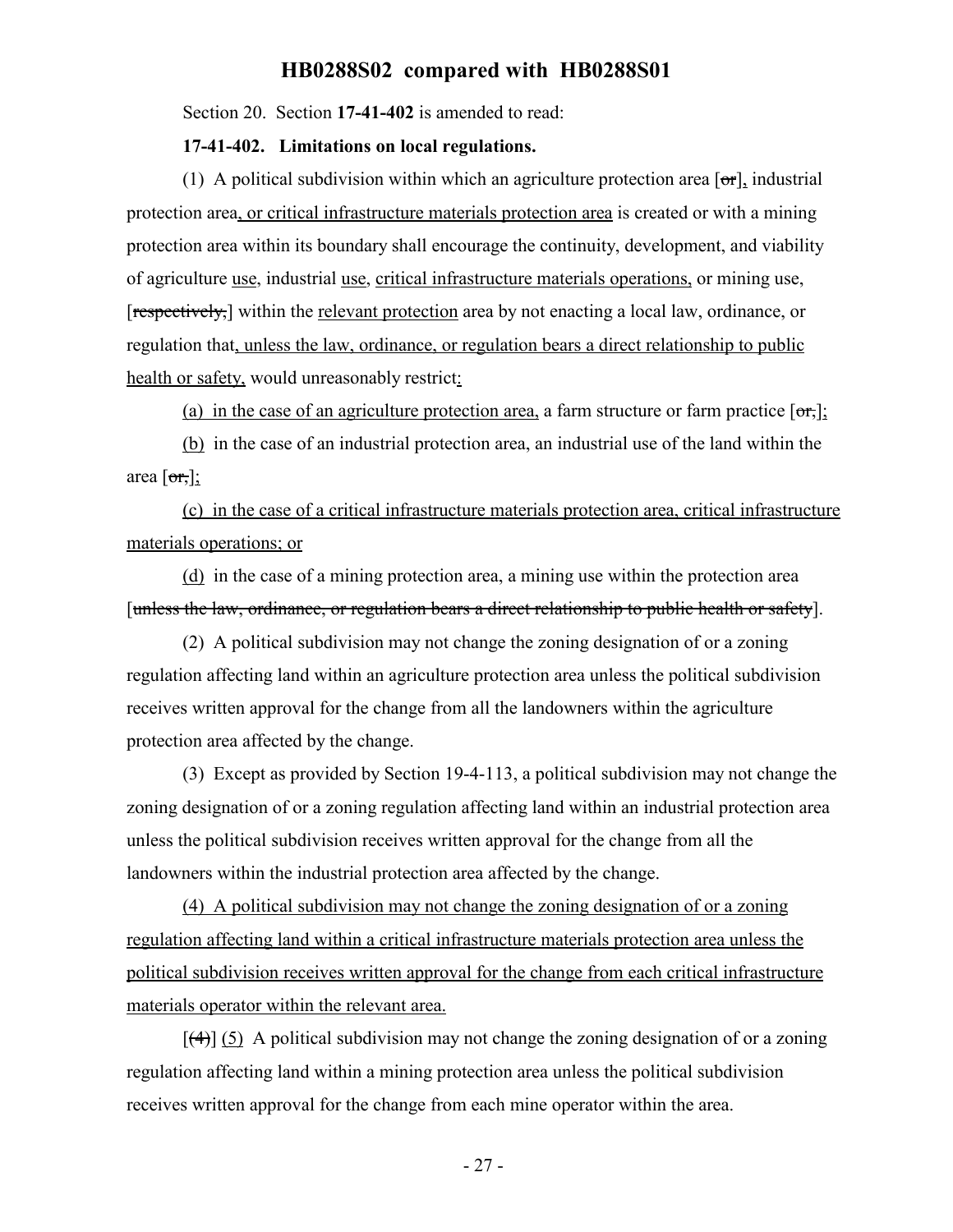(6)  $\frac{1}{2}$  (6)  $\frac{1}{2}$  (6)  $\frac{14}{2019}$ , to July 1, 2020, a<sup>1</sup>/<sub>2</sub> county, city, or town may not:

(a) adopt, enact, or amend an existing land use regulation, ordinance, or regulation that would prohibit, restrict, regulate, or otherwise limit critical infrastructure materials operations, including vested critical infrastructure materials operations as defined in Section 10-9a-901 or 17-27a-1001; or

(b) initiate proceedings to amend the county's, city's, or town's land use ordinances as described in Subsection 10-9a-509(1)(a)(ii) or  $17-27a-508(1)(a)(ii)$ .

Section 21. Section **17-41-403** is amended to read:

**17-41-403. Nuisances.**

(1)  $[Each] \triangle$  political subdivision shall ensure that any of  $[its]$  the political subdivision's laws or ordinances that define or prohibit a public nuisance exclude from the definition or prohibition:

(a) for an agriculture protection area, any agricultural activity or operation within an agriculture protection area conducted using sound agricultural practices unless that activity or operation bears a direct relationship to public health or safety;  $[\sigma r]$ 

(b) for an industrial protection area, any industrial use of the land within the industrial protection area that is consistent with sound practices applicable to the industrial use, unless that use bears a direct relationship to public health or safety[.]; or

(c) for a critical infrastructure materials protection area, any critical infrastructure materials operations on the land within the critical infrastructure materials protection area that is consistent with sound practices applicable to the critical infrastructure materials operations, unless that use bears a direct relationship to public health or safety.

(2) In a civil action for nuisance or a criminal action for public nuisance under Section 76-10-803, it is a complete defense if the action involves agricultural activities and those agricultural activities were:

(a) conducted within an agriculture protection area; and

(b) not in violation of any federal, state, or local law or regulation relating to the alleged nuisance or were conducted according to sound agricultural practices.

(3) (a) A vested mining use undertaken in conformity with applicable federal and state law and regulations is presumed to be operating within sound mining practices.

(b) A vested mining use that is consistent with sound mining practices: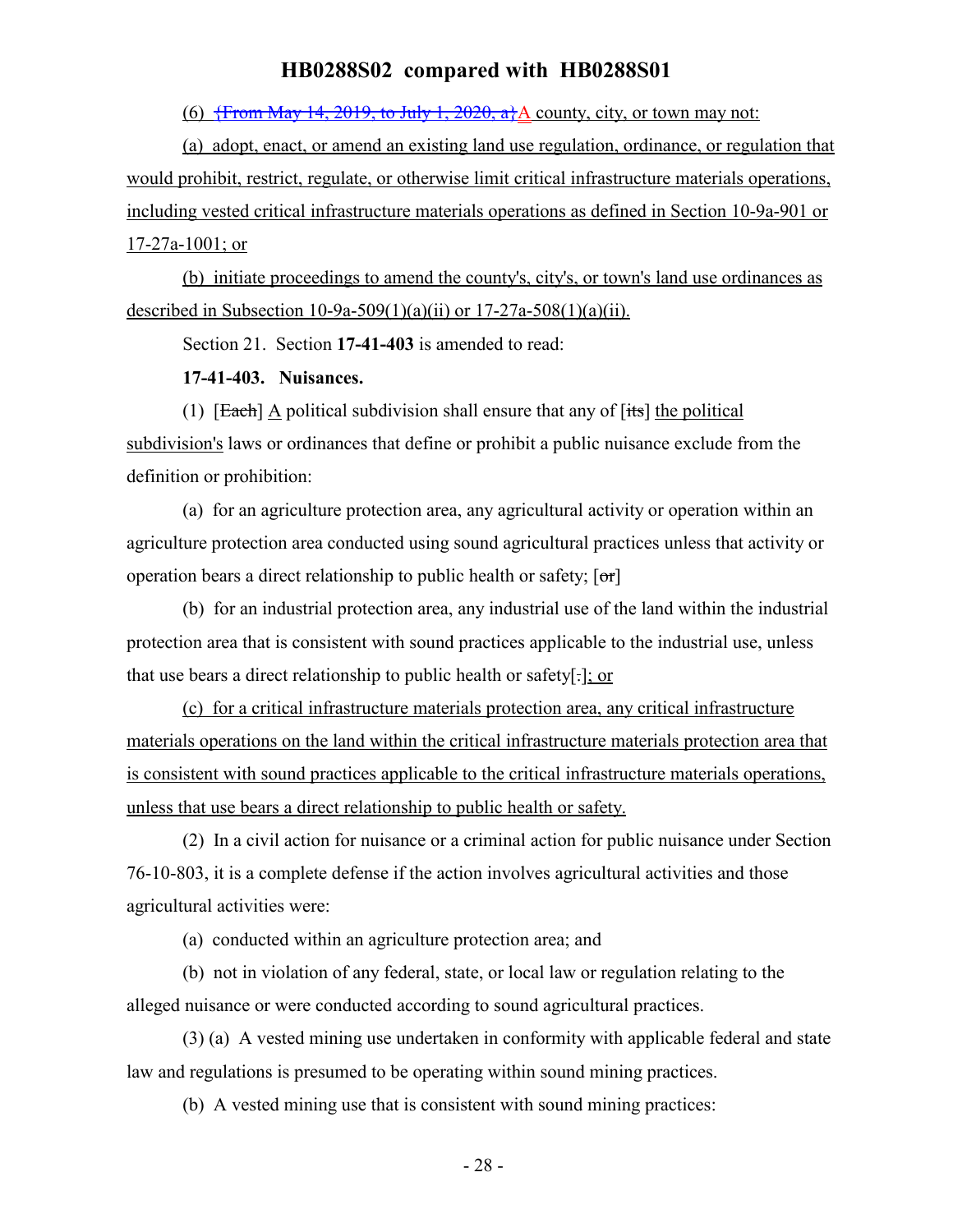(i) is presumed to be reasonable; and

(ii) may not constitute a private or public nuisance under Section 76-10-803.

(c) A vested mining use in operation for more than three years may not be considered to have become a private or public nuisance because of a subsequent change in the condition of land within the vicinity of the vested mining use.

(4) (a) For any new subdivision development located in whole or in part within 300 feet of the boundary of an agriculture protection area, the owner of the development shall provide notice on any plat filed with the county recorder the following notice:

#### "Agriculture Protection Area

This property is located in the vicinity of an established agriculture protection area in which normal agricultural uses and activities have been afforded the highest priority use status. It can be anticipated that such agricultural uses and activities may now or in the future be conducted on property included in the agriculture protection area. The use and enjoyment of this property is expressly conditioned on acceptance of any annoyance or inconvenience which may result from such normal agricultural uses and activities."

(b) For any new subdivision development located in whole or in part within 1,000 feet of the boundary of an industrial protection area, the owner of the development shall provide notice on any plat filed with the county recorder the following notice:

#### "Industrial Protection Area

This property is located in the vicinity of an established industrial protection area in which normal industrial uses and activities have been afforded the highest priority use status. It can be anticipated that such industrial uses and activities may now or in the future be conducted on property included in the industrial protection area. The use and enjoyment of this property is expressly conditioned on acceptance of any annoyance or inconvenience which may result from such normal industrial uses and activities."

(c) For any new subdivision development located in whole or in part within 1,000 feet of the boundary of a critical infrastructure materials protection area, the owner of the development shall provide notice on any plat filed with the county recorder the following notice:

#### "Critical Infrastructure Materials Protection Area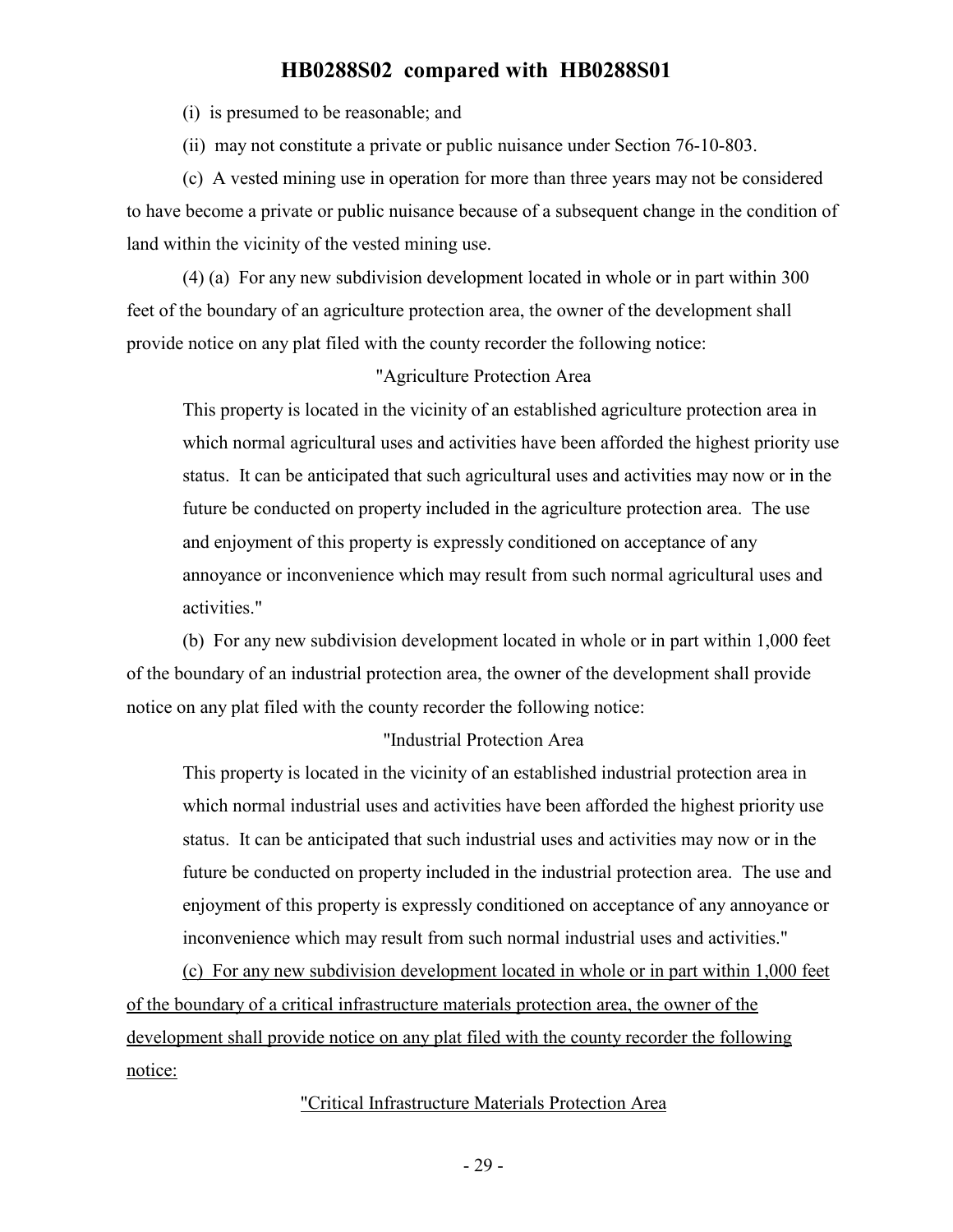This property is located in the vicinity of an established critical infrastructure materials protection area in which critical infrastructure materials operations have been afforded the highest priority use status. It can be anticipated that such operations may now or in the future be conducted on property included in the critical infrastructure materials protection area. The use and enjoyment of this property is expressly conditioned on acceptance of any annoyance or inconvenience which may result from such normal critical infrastructure materials operations."

 $[\text{e}(\text{e})]$  (d) For any new subdivision development located in whole or in part within 1,000 feet of the boundary of a mining protection area, the owner of the development shall provide notice on any plat filed with the county recorder the following notice:

"This property is located within the vicinity of an established mining protection area in which normal mining uses and activities have been afforded the highest priority use status. It can be anticipated that the mining uses and activities may now or in the future be conducted on property included in the mining protection area. The use and enjoyment of this property is expressly conditioned on acceptance of any annoyance or inconvenience that may result from the normal mining uses and activities." Section 22. Section **17-41-404** is amended to read:

#### **17-41-404. Policy of state agencies.**

 $[Each]$   $\triangle$  state agency shall encourage the continuity, development, and viability of agriculture within agriculture protection areas [and], industrial uses with industrial protection areas, and critical infrastructure materials operations within critical infrastructure protection areas by:

(1) not enacting rules that would impose unreasonable restrictions on farm structures or farm practices within the agriculture protection area  $\sigma$ , on industrial uses and practices within the industrial protection area, or on critical infrastructure materials operations with a critical infrastructure materials protection area, unless those laws, ordinances, or regulations bear a direct relationship to public health or safety or are required by federal law; and

(2) modifying existing rules that would impose unreasonable restrictions on farm structures or farm practices within the agriculture protection area  $[\sigma_{\tau}]$ , on industrial uses and activities within the industrial protection area, or on critical infrastructure materials operations within a critical infrastructure materials protection area, unless those laws, ordinances, or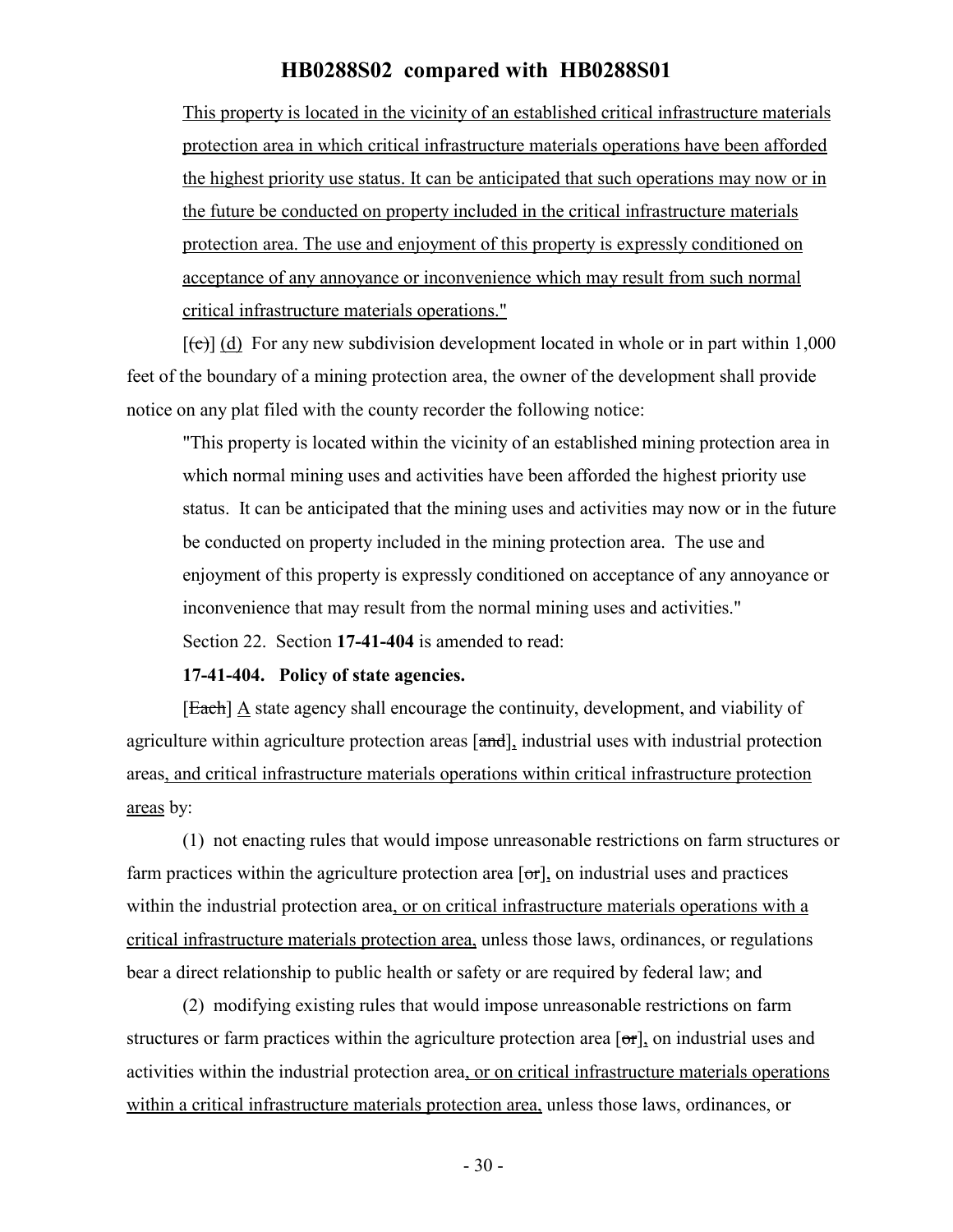regulations bear a direct relationship to public health or safety or are required by federal law.

Section 23. Section **17-41-405** is amended to read:

#### **17-41-405. Eminent domain restrictions.**

(1) A political subdivision having or exercising eminent domain powers may not condemn for any purpose any land within an agriculture protection area that is being used for agricultural production  $\sigma$   $\pi$   $\gamma$ , land within an industrial protection area that is being put to an industrial use, or land within a critical infrastructure materials protection area, unless [it has obtained] the political subdivision obtains approval, according to the procedures and requirements of this section, from the applicable legislative body and the advisory board.

(2) Any condemnor wishing to condemn property within an agriculture protection area  $[\sigma_{\tau}]$ , industrial protection area, or critical infrastructure materials protection area shall file a notice of condemnation with the applicable legislative body and the [agriculture protection area or industrial] relevant protection area's advisory board at least 30 days before filing an eminent domain complaint.

(3) The applicable legislative body and the advisory board shall:

(a) hold a joint public hearing on the proposed condemnation at a location within the county in which the [agriculture protection area or industrial] relevant protection area is located;

(b) publish notice of the time, date, place, and purpose of the public hearing:

(i) in a newspaper of general circulation within the [agriculture protection area or industrial] relevant protection area<sup>[</sup>, as the case may be]; and

(ii) on the Utah Public Notice Website created in Section 63F-1-701; and

(c) post notice of the time, date, place, and purpose of the public hearing in five conspicuous public places, designated by the applicable legislative body, within or near the [agriculture protection area or industrial] relevant protection area<sup>[ $\frac{1}{x}$ </sup> as the case may be].

(4) (a) If the condemnation is for highway purposes or for the disposal of solid or liquid waste materials, the applicable legislative body and the advisory board may approve the condemnation only if there is no reasonable and prudent alternative to the use of the land within the agriculture protection area  $[\sigma\tau]$ , industrial protection area, or critical infrastructure materials protection area for the project.

(b) If the condemnation is for any other purpose, the applicable legislative body and the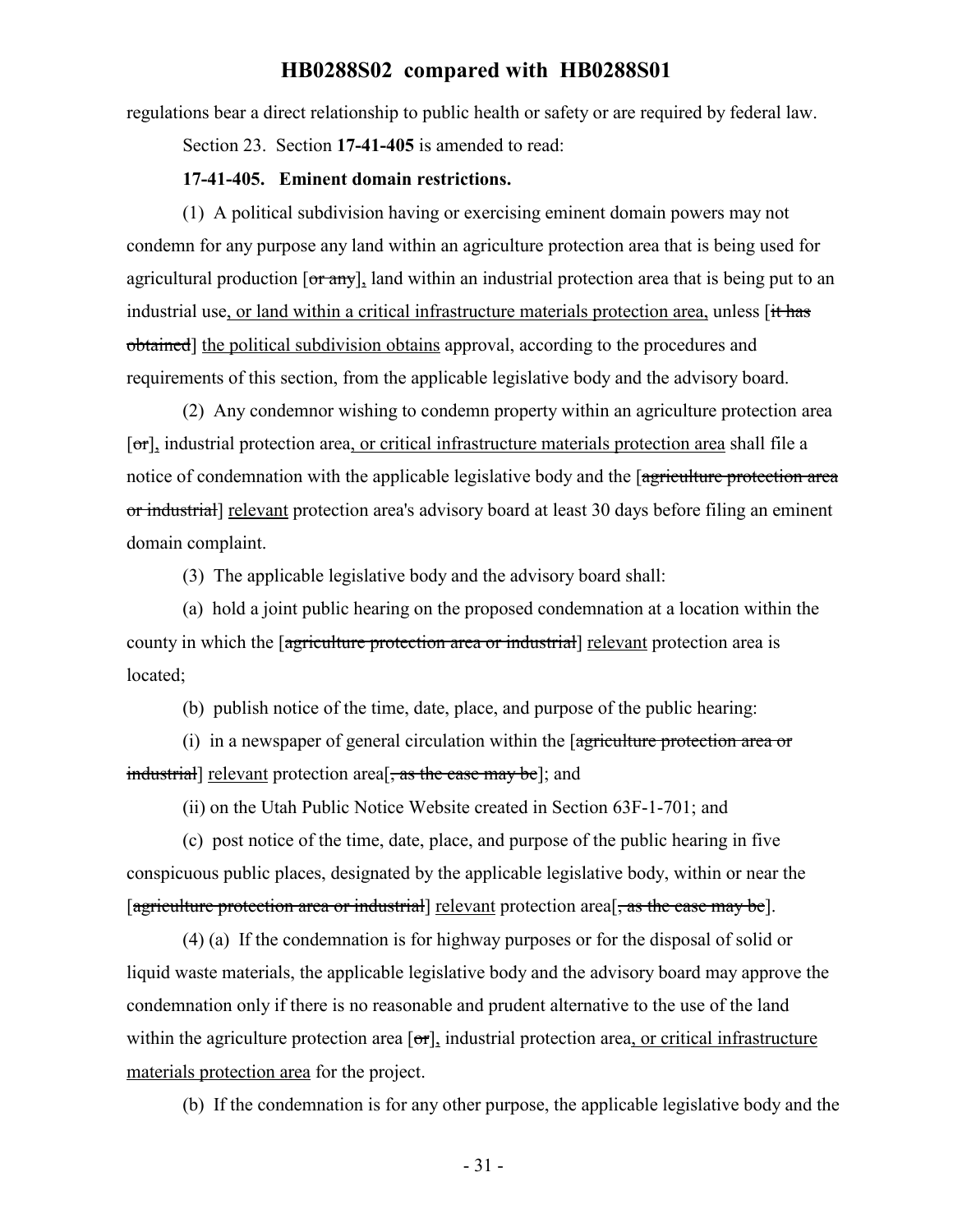advisory board may approve the condemnation only if:

(i) the proposed condemnation would not have an unreasonably adverse effect upon the preservation and enhancement of:

 $(A)$  agriculture within the agriculture protection area  $\sigma f$ :

(B) the industrial use within the industrial protection area; or

(C) critical infrastructure materials operations within the critical infrastructure materials protection area; or

(ii) there is no reasonable and prudent alternative to the use of the land within the [agriculture protection area or industrial] the relevant protection area for the project.

(5) (a) Within 60 days after receipt of the notice of condemnation, the applicable legislative body and the advisory board shall approve or reject the proposed condemnation.

(b) If the applicable legislative body and the advisory board fail to act within the 60 days or such further time as the applicable legislative body establishes, the condemnation shall be considered rejected.

(6) The applicable legislative body or the advisory board may request the county or municipal attorney to bring an action to enjoin any condemnor from violating any provisions of this section.

Section 24. Section **17-41-406** is amended to read:

#### **17-41-406. Restrictions on state development projects.**

(1) [Each] A state agency that plans any development project that might affect land within an agriculture protection area  $\sigma$ , industrial protection area, or critical infrastructure materials protection area, shall submit [its] the state agency's development plan to:

(a) the advisory board of the [agriculture protection area or industrial] relevant protection area<sup>[, respectively]</sup>; and

(b) in the case of an agriculture protection area, the commissioner of agriculture and food.

(2) The commissioner of agriculture and food, in the case of an agriculture protection area, and the advisory board shall:

(a) review the state agency's proposed development plan; and

(b) recommend any modifications to the development project that would protect the integrity of the agriculture protection area  $[\sigma_{\tau}]$ , industrial protection area, or critical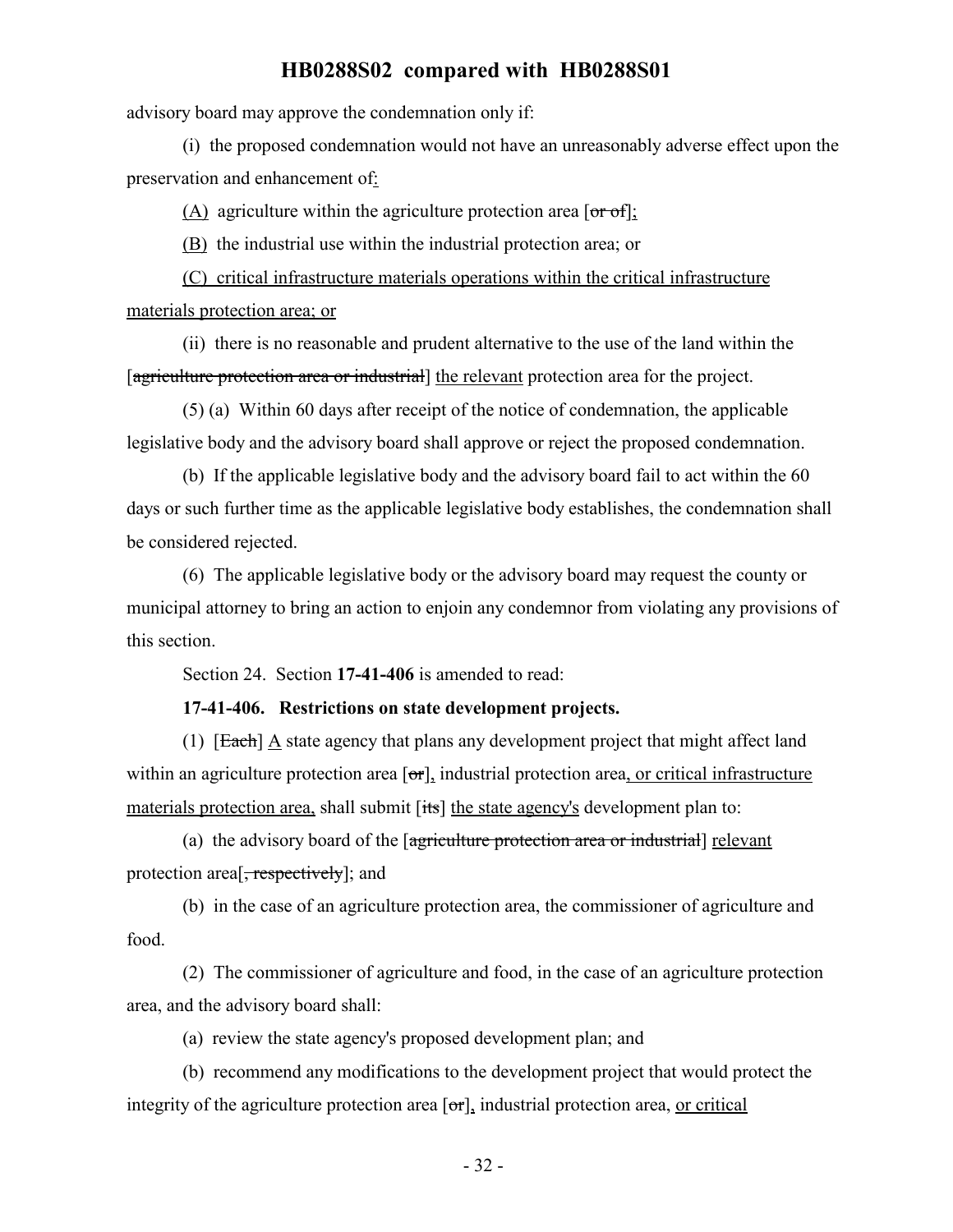infrastructure materials protection area, as the case may be, or that would protect the agriculture protection area from nonfarm encroachment  $[\sigma_{\tau}]$ , the industrial protection area from nonindustrial encroachment, or the critical infrastructure materials protection area from encroachment of uses unrelated to critical infrastructure materials operations.

(3) [Each] A state agency and political subdivision of the state that designates or proposes to designate a transportation corridor shall:

(a) consider:

(i) whether the transportation corridor would:

(A) be located on land that is included within an agriculture protection area; or

(B) interfere with agriculture production activities on land within an agriculture protection area; and

(ii) each other reasonably comparable alternative to the placement of the corridor on land within an agriculture protection area; and

(b) make reasonable efforts to minimize or eliminate any detrimental impact on agriculture that may result from the designation of a transportation corridor.

Section 25. Section **76-10-803** is amended to read:

**76-10-803. "Public nuisance" defined -- Agricultural operations -- Critical**

#### **infrastructure materials operations.**

(1) A public nuisance is a crime against the order and economy of the state and consists in unlawfully doing any act or omitting to perform any duty, which act or omission:

(a) annoys, injures, or endangers the comfort, repose, health, or safety of three or more persons;

(b) offends public decency;

(c) unlawfully interferes with, obstructs, or tends to obstruct, or renders dangerous for passage, any lake, stream, canal, or basin, or any public park, square, street, or highway;

(d) is a nuisance as [defined] described in Section 78B-6-1107; or

(e) in any way renders three or more persons insecure in life or the use of property.

(2) An act which affects three or more persons in any of the ways specified in this

section is still a nuisance regardless of the extent to which the annoyance or damage inflicted on individuals is unequal.

(3) (a) Activities conducted in the normal and ordinary course of agricultural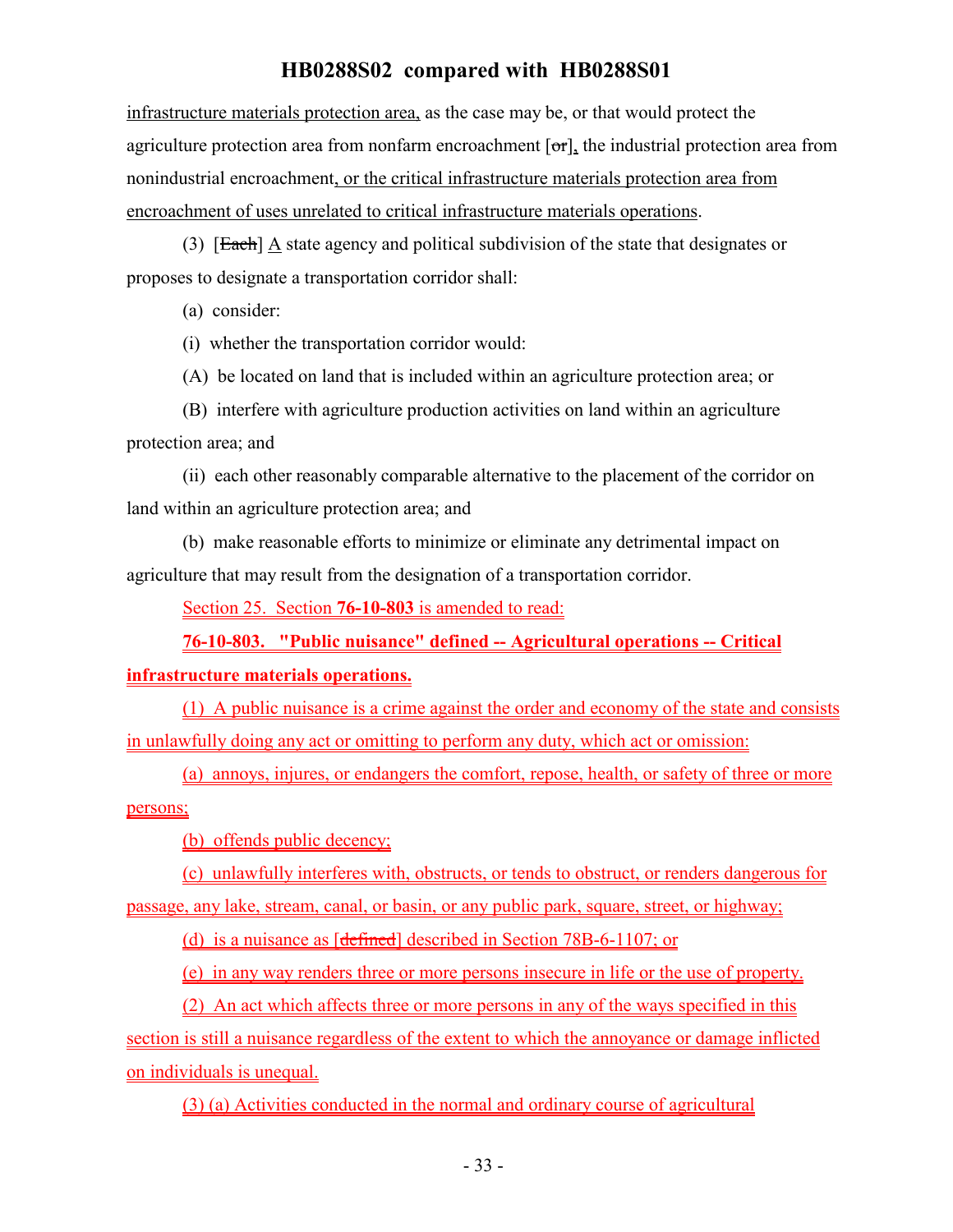operations, as defined in Subsection 78B-6-1101(7), and conducted in accordance with sound agricultural practices are presumed to be reasonable and not constitute a public nuisance under Subsection (1).

(b) Agricultural operations undertaken in conformity with federal, state, and local laws and regulations, including zoning ordinances, are presumed to be operating within sound agricultural practices.

(4) (a) Activities conducted in the normal and ordinary course of critical infrastructure materials operations, as defined in Subsection 78B-6-1101(8), and conducted in accordance with sound critical infrastructure materials practices are presumed to be reasonable and not constitute a public nuisance under Subsection (1).

(b) Critical infrastructure materials operations undertaken in conformity with federal, state, and local laws and regulations, including zoning ordinances, are presumed to be operating within sound critical infrastructure materials operations.

Section 26. Section **78B-6-1101** is amended to read:

## **78B-6-1101. Definitions -- Nuisance -- Right of action.**

(1) A nuisance is anything which is injurious to health, indecent, offensive to the senses, or an obstruction to the free use of property, so as to interfere with the comfortable enjoyment of life or property. A nuisance may be the subject of an action.

(2) A nuisance may include the following:

(a) drug houses and drug dealing as provided in Section 78B-6-1107;

(b) gambling as provided in Title 76, Chapter 10, Part 11, Gambling;

(c) criminal activity committed in concert with two or more persons as provided in Section 76-3-203.1;

(d) criminal activity committed for the benefit of, at the direction of, or in association with any criminal street gang as defined in Section 76-9-802;

(e) criminal activity committed to gain recognition, acceptance, membership, or increased status with a criminal street gang as defined in Section 76-9-802;

(f) party houses which frequently create conditions defined in Subsection (1); and

(g) prostitution as provided in Title 76, Chapter 10, Part 13, Prostitution.

(3) A nuisance under this part includes tobacco smoke that drifts into any residential unit a person rents, leases, or owns, from another residential or commercial unit and the smoke: